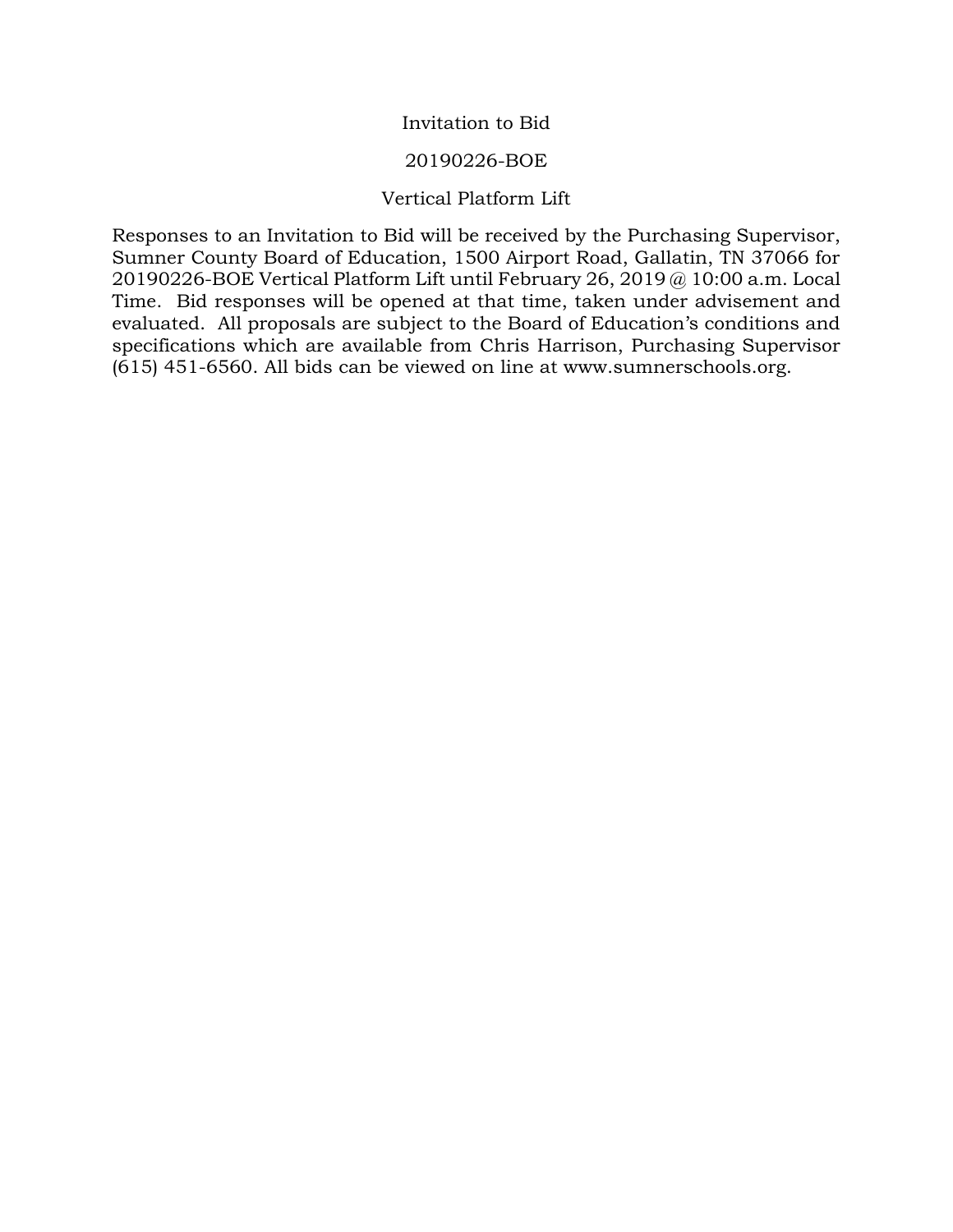# **REQUEST FOR PROPOSAL (RFP)**

## **NUMBER: 20190226-BOE**

# **SUMNER COUNTY BOARD OF EDUCATION**

*This solicitation document serves as the written determination of the SCS Purchasing Supervisor that the use of Competitive Sealed Proposals for this solicitation is in the best interest of SCS.*

## **RFP Title: Vertical Platform Lift**



## **Purchasing Staff Contact:**

| <b>Chris Harrison</b>            | Janice Wright                   |
|----------------------------------|---------------------------------|
| <b>Purchasing Supervisor</b>     | <b>Purchasing Coordinator</b>   |
| 615-451-6560                     | 615-451-6569                    |
| chris.harrison@sumnerschools.org | janice.wright@sumnerschools.org |

| Release Date: January 31, 2019 | Proposal Due Date: February 26, 2019 @ 10:00 a.m. Local Time |
|--------------------------------|--------------------------------------------------------------|
|--------------------------------|--------------------------------------------------------------|

*Any altercations to this document made by the proposer may be grounds for rejection of proposals, cancellation of any subsequent award, or any other legal remedies available to the Sumner County Board of Education.*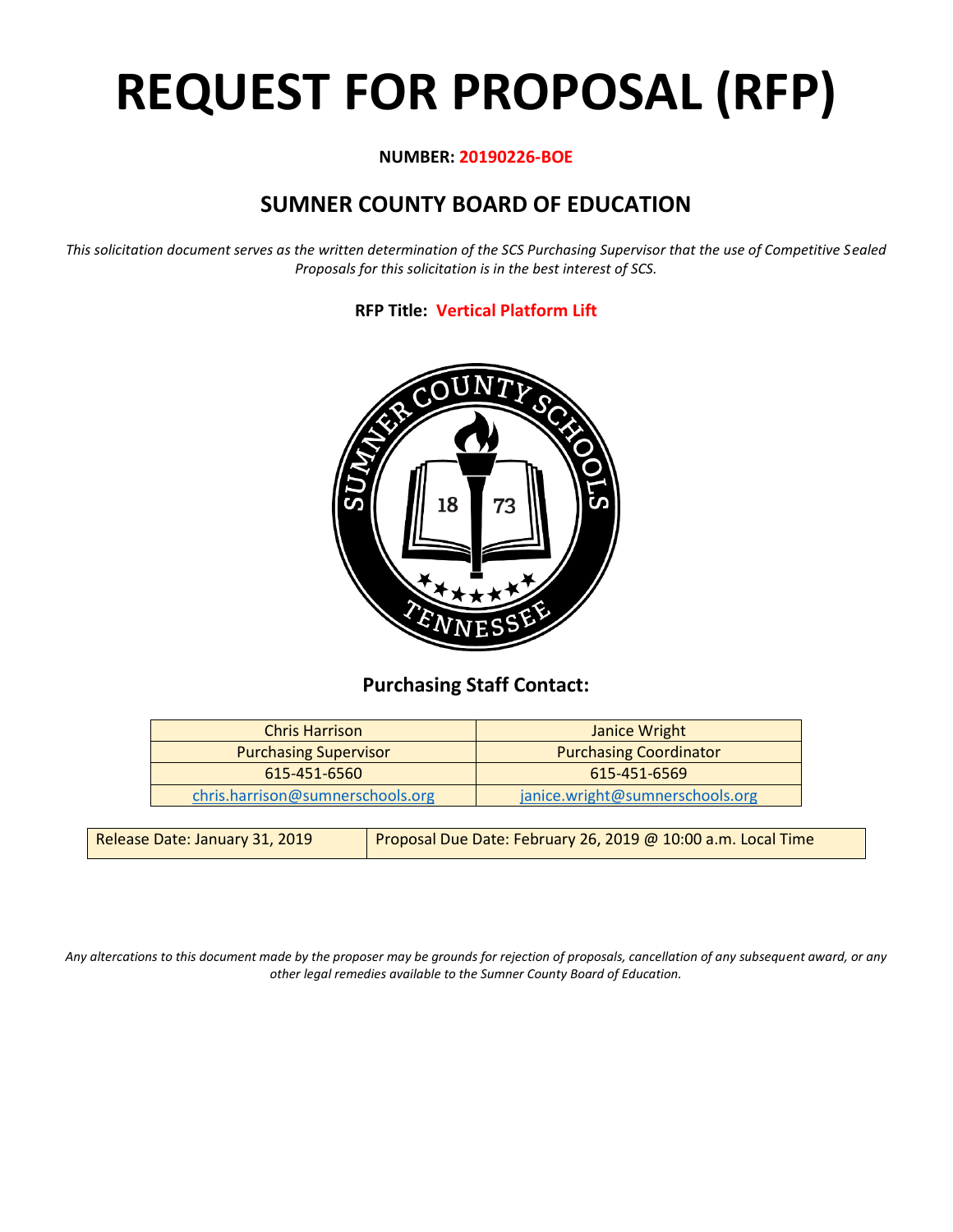## **NOTICE TO PROPOSERS**

There may be one or more amendments to this RFP. In order to receive communication for any such amendments issued specifically to this RFP, the proposer must provide a Notice of Intent to Propose to the Sumner County Board of Education (SCS) Purchasing Department. The proposer must utilize this form when submitting notice. The notice may be sent by email to: Purchasing Office, purchasing@sumnerschools.org. SCS will send amendments only to those proposers which complete and return this information by the deadline list in the RFP Schedule of Events (Section 4).

| <b>RFP Number:</b>      | 20190226-BOE Vertical Platform Lift                                                                                  |
|-------------------------|----------------------------------------------------------------------------------------------------------------------|
| Company Name:           |                                                                                                                      |
| <b>Mailing Address:</b> |                                                                                                                      |
|                         |                                                                                                                      |
|                         |                                                                                                                      |
| Phone Number:           |                                                                                                                      |
| Contact Person:         | <u> 2002 - Jan James James, martin amerikan basar dan berasar basar dalam basar dalam basar dalam basar dalam ba</u> |
| Email Address:          |                                                                                                                      |
| Authorized Signature    |                                                                                                                      |
| <b>Printed Name</b>     |                                                                                                                      |
| Date                    |                                                                                                                      |

Emailed amendments will be sent in a Microsoft Word (Office for Windows) or Portable Document Format (pdf) format. Any alterations to the document made by the proposer may be grounds for rejection of proposal, cancellation of any subsequent award or any other legal remedies available to the Sumner County Board of Education.

Amendments will also be posted on the SCS website **https://sumnerschools.org/index.php/current-bids-and-rfps** and attached to the solicitation listing as a PDF or WORD file. Check the particular solicitation on the Current Bids and RFPs webpage for any posted amendments.

By completing and returning this form, the Proposer has expressed its intent to provide a proposal for **20190226-BOE Vertical Platform Lift.**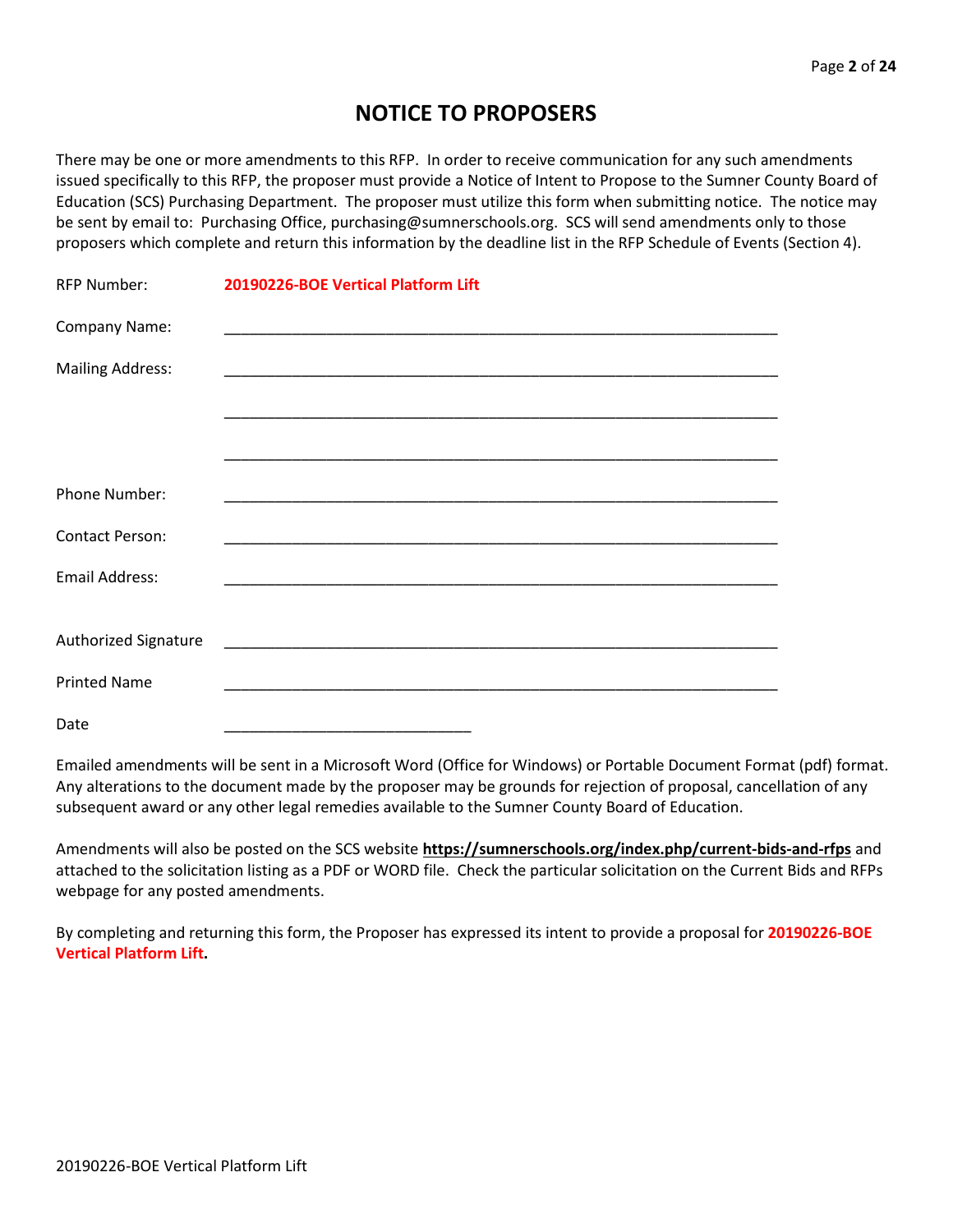## **TABLE OF CONTENTS**

- 1. Introduction/Overview
	- 1.1. Purpose
	- 1.2. Contact Information
- 2. Requirements
	- 2.1. Scope of Work/Specifications
	- 2.2. Contactor Obligations
- 3. Source Selection and Contract Award
- 4. Schedule of Events
- 5. Instructions for Proposal
	- 5.1. Required Forms
	- 5.2. New Vendors
	- 5.3. Acknowledgement of Insurance Requirements
	- 5.4. Clarification and Interpretation of RFP
	- 5.5. Proposal Package
	- 5.6. Delivery of Proposals
	- 5.7. Evaluation of Proposals
	- 5.8. Request for Clarification of Proposals
	- 5.9. Protests
- 6. Attachments
	- 6.1. Contact Information
	- 6.2. Bid Form/Certification
	- 6.3. References
	- 6.4. Certification Regarding Debarment or Suspension
	- 6.5. Condition of Submitting Proposal
	- 6.6. Statement of Non-Collusion
	- 6.7. Attestation Re Personnel
	- 6.8. Drug Free Workplace Affidavit
	- 6.9. IRS Form W-9
		- \**An online, fillable version can be found at https://www.irs.gov/pub/irs-pdf/fw9.pdf*
	- 6.10. Standard Terms & Conditions
	- 6.11. Vendor Checklist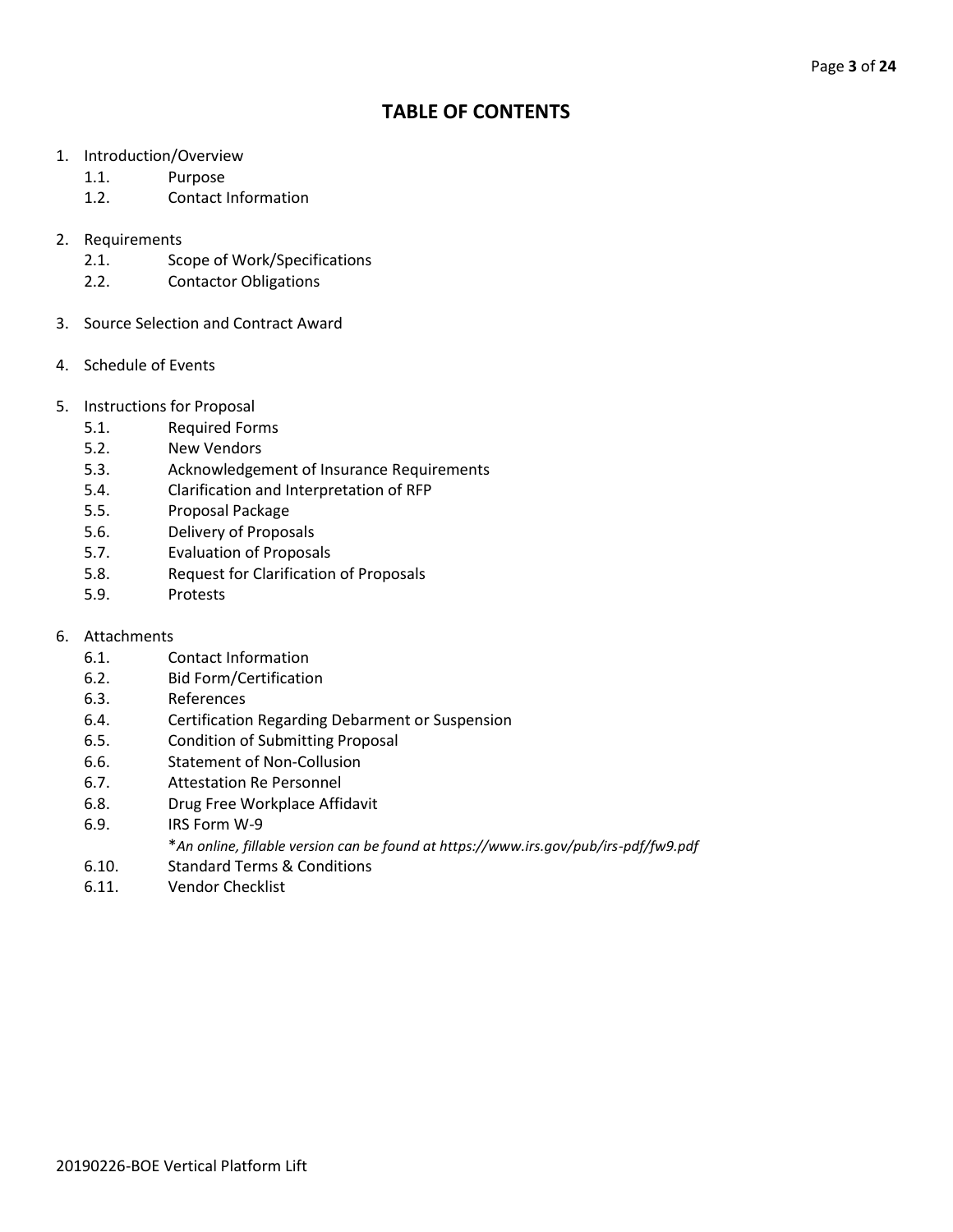## 1. Introduction/Overview

## 1.1. Purpose

The Sumner County Board of Education (SCS) is requesting sealed proposals for the turnkey installation of a vertical platform lift.

### 1.2. Contact Information

Unauthorized contact regarding this RFP with employees or officials of SCS other than the Purchasing Supervisor named below may result in disqualification from this procurement process.

Interested parties must direct all communication regarding this RFP to the Purchasing Supervisor, who is SCSs only official point of contact for this RFP.

| <b>RFP Procedures</b>            | <b>RFP Specifications</b>       |
|----------------------------------|---------------------------------|
| Chris Harrison                   | Kellie Carver                   |
| <b>Purchasing Supervisor</b>     | <b>Maintenance Department</b>   |
| 1500 Airport Road                | 1500 Airport Road               |
| Gallatin, TN 37066               | Gallatin, TN 37066              |
| chris.harrison@sumnerschools.org | kellie.carver@sumnerschools.org |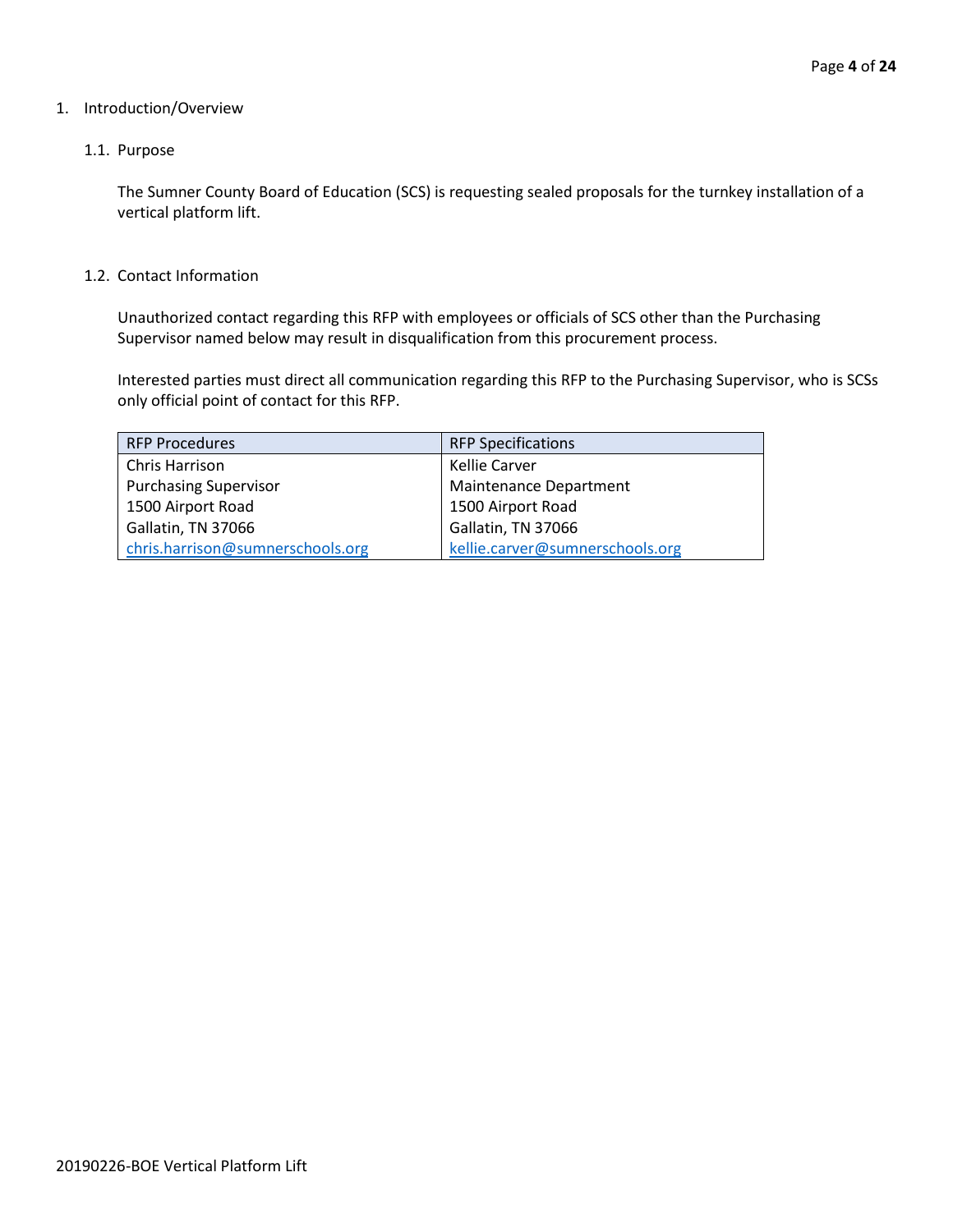## 2. Requirements

2.1. Scope of Work / Specifications

SCS has developed the following minimum guidelines for a proposal. The Contractor shall develop a proposal based off the minimum guidelines below and the Contractor's recommended equipment. The Contractor shall also attend the **mandatory pre-bid meeting** at the jobsite to ask any questions and take field measurements.

Jobsite Location: Middle Technical College High School at Portland 602 South Broadway Portland, TN 37148

## **2.1.1.1. VERTICAL PLATFORM LIFT**

- A. The platform is made to accommodate a wheelchair user or a person with impaired mobility.
- B. The lift shall be erected, installed, adjusted, tested and placed in operation by lift system manufacturer, or manufacturer's authorized reseller.
- C. Characteristics:
	- 1. Rate Load: 750 lbs.
	- 2. Car Dimensions: 36" x 54" (Standard)
	- 3. Number of Levels Serviced: 2
	- 4. Emergency Stop: Stops platform travel and sounds audible alarm.
	- 5. Emergency Operation: Equipped with auxiliary power system to operates lift in up and down direction. Also equipped with manual lowering valve.
	- 6. Powder Coat Finish: Almond Beige (Standard); Optional colors from Manufacturer's color chart.
- D. Warranty: Coverage that applies to the repair or replacement of parts that fail due to defective material or workmanship.

## **2.1.1.2. INSTALLATION**

- A. Obtain approval and permit from the State elevator inspector.
- B. Schedule and meet with State elevator inspector to obtain final operating permit.
- C. Clean surfaces thoroughly prior to installation.
- D. Install in accordance with manufacturer's instructions and governing codes.
- E. Trained employees of the Contractor shall perform installation work.
- F. Adjust lift for proper operation and clean unit thoroughly.
- G. Instruct users in operation procedures and SCS's maintenance personnel in trouble-shooting and maintenance procedures.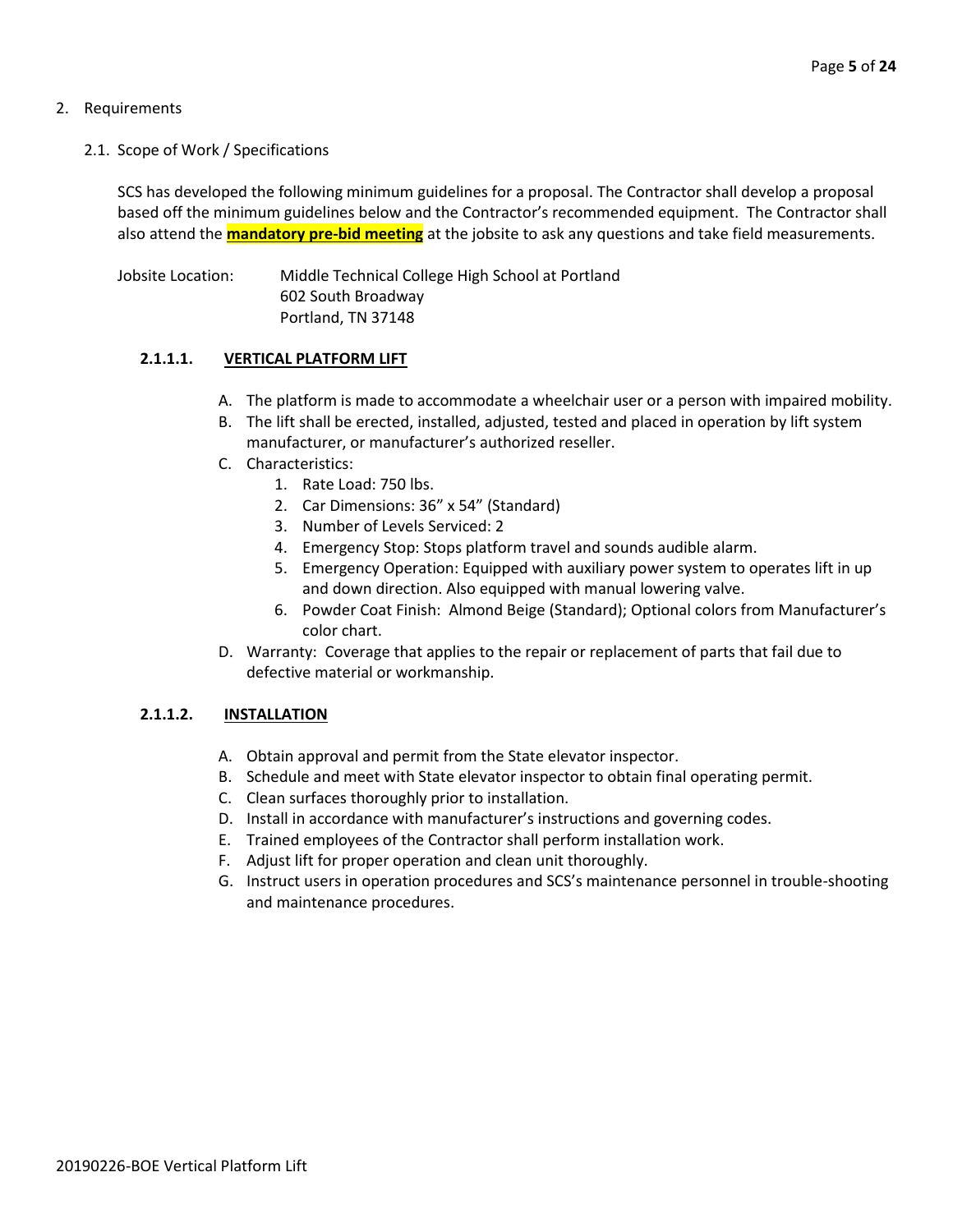## 2.2. Standard Contractor Obligations

- Shall provide and obtain all necessary materials, equipment and labor to perform all items listed in the Scope of Work.
- Shall provide and obtain all necessary permits with Local, County, etc. agencies as required by law and as required in the Scope of Work.
- Shall schedule all necessary inspections with Local, County, etc. agencies as required by law.
- Shall strictly adhere to all specifications, engineered drawings and any other form of documentation related to the completion of the Scope of Work. SCS reserves the right to withhold partial or all payment until the work is completed to the specifications and satisfaction of SCS. Any work not completed to specifications will be the Contractor's sole responsibility and expense to redo.
- Shall dispose of all generated waste materials in compliance with all Local, State and Federal guidelines, regulations and requirements.
- Shall have property trained and experienced staff to facilitate the services specified in the Scope of Work. If applicable, the Contractor shall provide documentation that staff has received the manufacturers' certification to complete the services specified in the Statement of Work.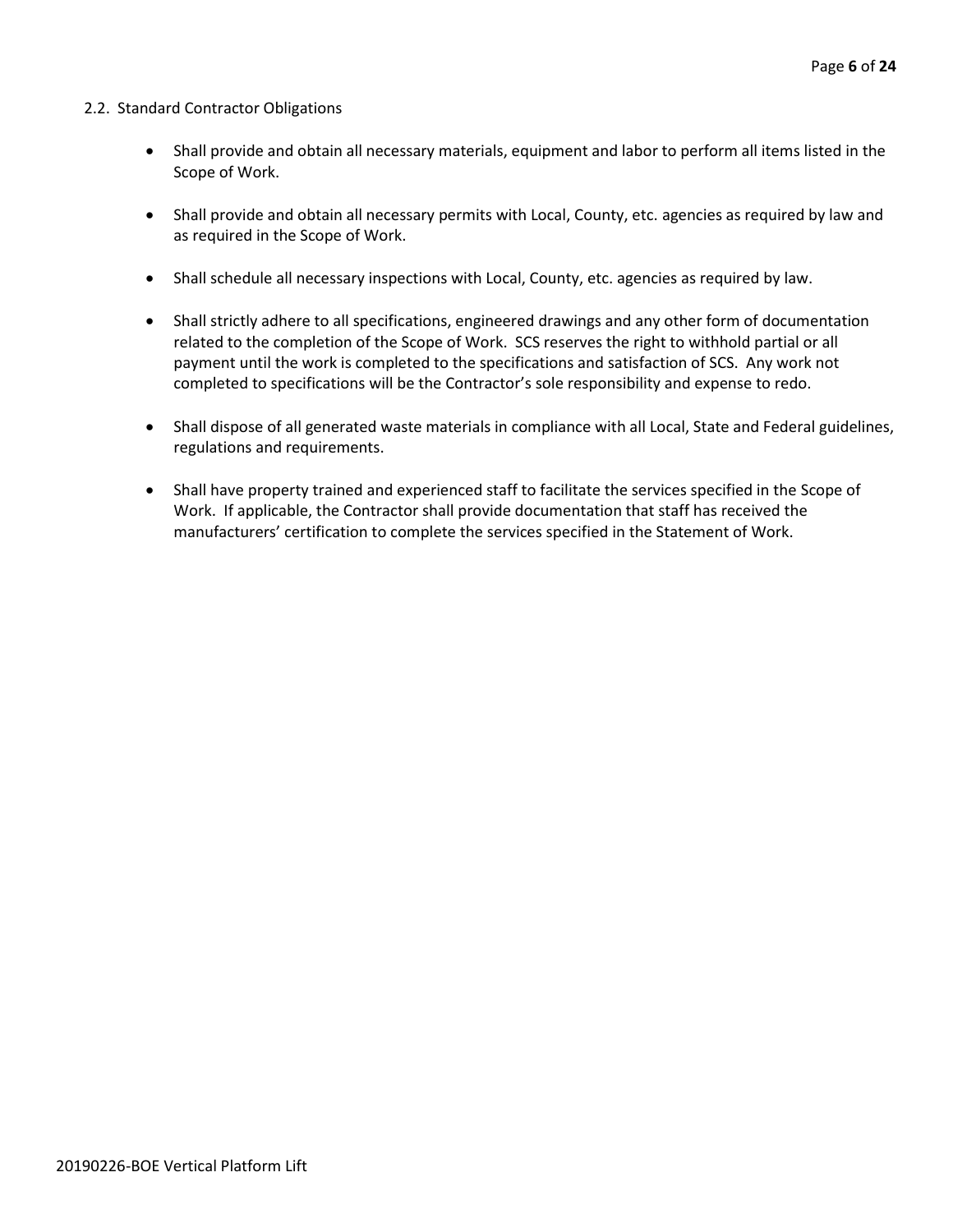- 3. Source Selection and Contract Award
	- Award(s), if made, will be made to the Responsive and Responsible proposer(s) whose proposal is most advantageous to SCS, taking into consideration price and the other evaluation criteria set forth in the RFP.
		- o General Criteria to be determined "Responsive"
			- Does the proposal include all required information, included completed attachment forms and affidavits?
			- Was the proposal delivered on or before the stated deadline? Did it include the required number of copies (hard & electronic)?
		- o General Criteria to be determined "Responsible"
			- Does the Proposer demonstrate an understanding of SCSs needs and proposed approach to the project?
			- Does the Proposer possess the ability, capacity, skill and financial resources to provide the service?
			- Can the Proposer take upon itself the responsibilities set forth in the RFP and produce the required outcomes in a timely fashion?
			- **■** Does the Proposer have the character, integrity, reputation, judgement, experience and efficiency required for the project?
	- SCS reserves the right to enter into discussions with Proposers which have submitted proposals determined to be reasonably like of being considered for selection to assure a full understanding of and responsiveness to the RFP requirements. Every effort shall be afforded to assure fair and equal treatment with respect to the opportunity for discussion and/or revision of their respective proposals. Revisions may be permitted after the submission and prior to the award for the purpose of obtaining the best offers.
	- SCS reserves the right to negotiate price and contract terms and conditions with the most qualified proposer(s) to provide the requested service. If a mutually beneficial agreement with the lowest responsive and responsible Proposer is not reached, SCS reserves the right to enter into contract negotiations with the next lowest Proposer and continue this process until an agreement is reached.
	- Upon mutual agreement by both parties, SCS shall grant the right to extend the terms, conditions and prices of contract(s) awarded from this RFP to other Institutions (such as State, Local and/or Public Agencies) who express an interest in participating in any contract that results from this RFP. Each of the "piggyback" Institutions will issue their own purchasing documents for purchase of the goods/services. Proposer agrees that SCS shall bear no responsibility or liability for any agreements between Proposer and the other Institution(s) who desire to exercise this option.
- 4. Schedule of Events

| <b>RFP Issued</b>                    | January 31, 2019                          |
|--------------------------------------|-------------------------------------------|
| <b>Pre-Bid Meeting (if required)</b> | February 12, 2019 @ 10:00 a.m.            |
| Location: Jobsite                    | <b>MANDATORY</b>                          |
| <b>Questions DEADLINE</b>            | <b>February 14, 2019</b>                  |
| <b>RFP Submission DEADLINE</b>       | February 26, 2019 @ 10:00 a.m. Local Time |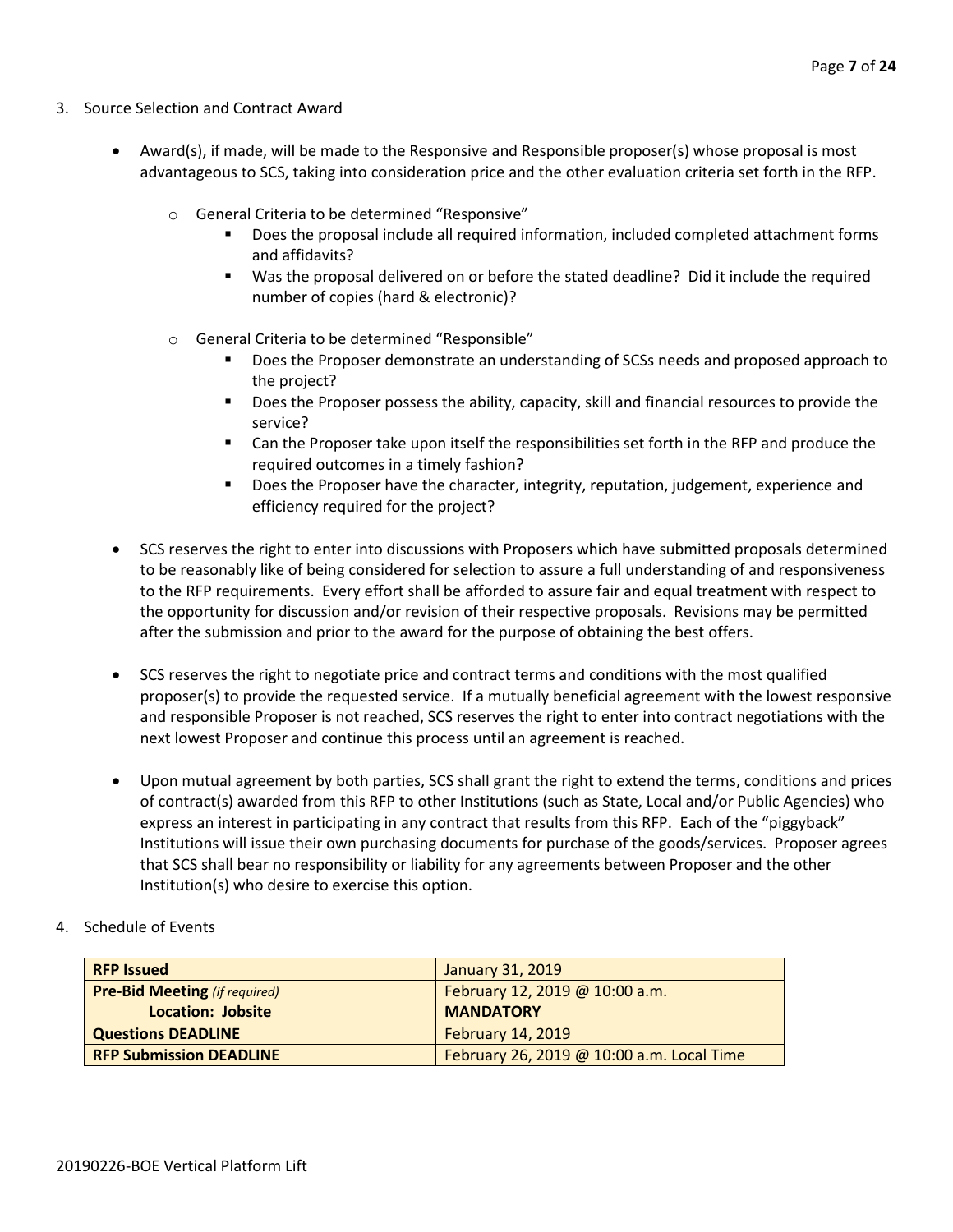## 5. Instructions for Proposal

## 5.1. Required Forms

- Proposer must complete and submit the Attachments in Section 6. Attachments may be omitted depending on the RFP requirements. Refer to the Table of Contents for omitted Attachments.
- Evidence of a valid State of Tennessee Business License and/or Sumner County Business License.
- For all vendors with annual purchases in excess of \$50,000; a Sumner County Business License must be on file with the SCS Finance Department. Evidence of the license must be provided within ten (10) working days following notification of award; otherwise, SCS may rescind its acceptance of the Proposer's proposal.
- Copy of State of Tennessee License (if applicable) in respective field.
- If applicable, the Proposer must include a copy of the contract(s) the Proposer will submit to be signed.

### 5.2. New Vendors

- To comply with Internal Revenue Service requirements, all vendors who perform any type of service are required to have a current IRS Form W-9 on file with the SCS Finance Department. It is a mandatory requirement to complete the IRS Form W-9 (Attachment 6.9) included in this RFP.
- To comply with the Tennessee Lawful Employment Act (50-1-702 and 50-1-703), non-employees (individuals paid directly by the employer in exchange for the individual's labor or services) must have on file one (1) of the following documents:
	- o A valid Tennessee driver's license or photo identification;
	- $\circ$  A valid driver's license or photo identification from another state where the license requirements are at least as strict as those in Tennessee;
	- o A birth certificate issued by a U.S. state, jurisdiction or territory;
	- o A U.S. government issued certified birth certificate;
	- o A valid, unexpired U.S. passport;
	- o A U.S. certificate of birth abroad (DS-1350 or FS-545)
	- o A report of birth abroad of a U.S. citizen (FS-240);
	- o A certificate of citizenship (N560 or N561);
	- o A certificate of naturalization (N550, N570 or N578);
	- o A U.S citizen identification card (I-197 or I-179); or
	- $\circ$  Valid alien registration documentation or other proof of current immigration registration recognized by the United States Department of Homeland Security that contains the individual's complete legal name and current alien admission number or alien file number (or numbers if the individual has more than one number).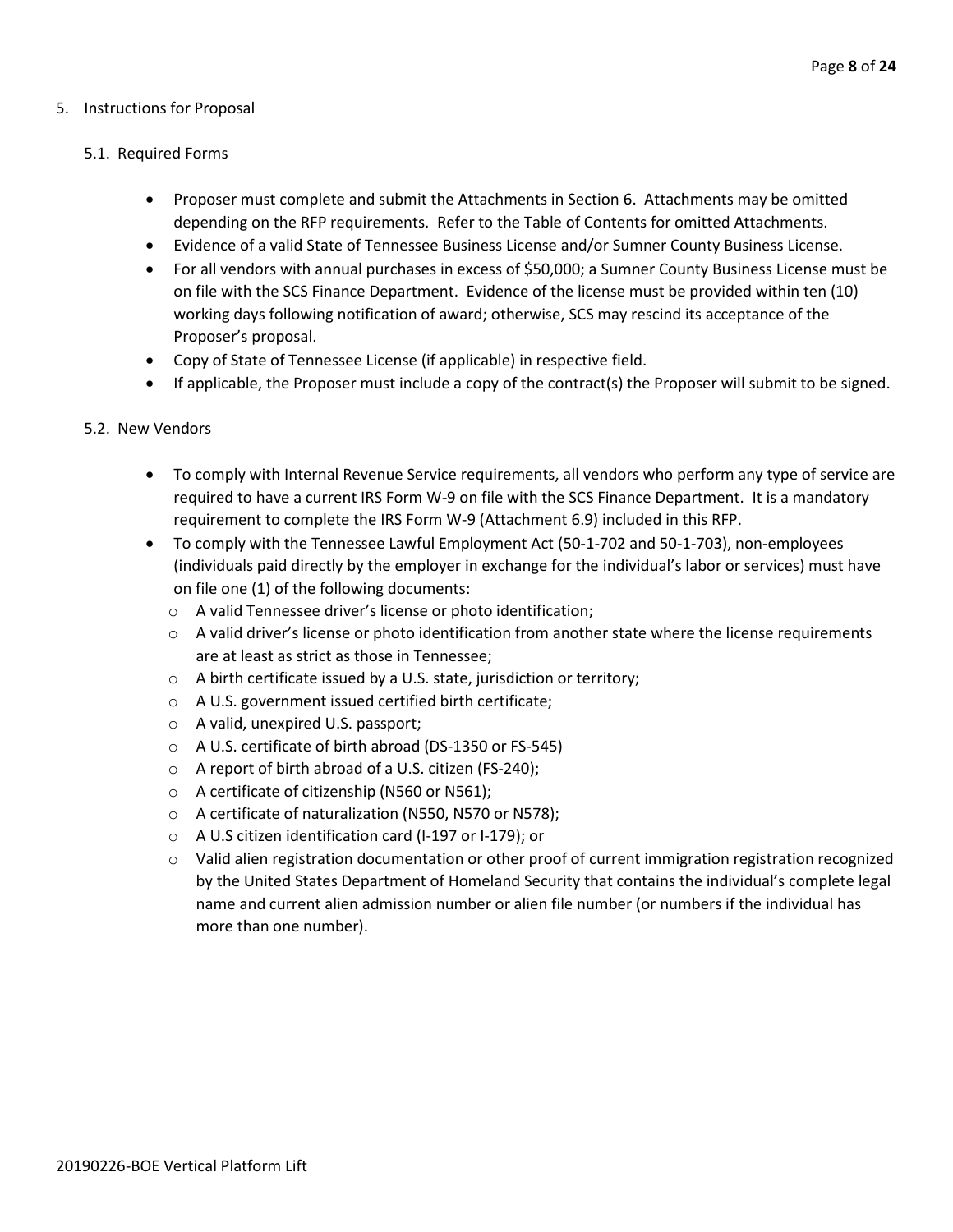5.3. Acknowledgement of Insurance Requirements

By submitting a proposal, Proposer acknowledges that it has read and understands the insurance requirements for the proposal. The Proposer who may have employees, contractors, subcontractors or agents working on SCS properties shall carry current certificates for general and professional liability insurance and for workers' compensation as indicated below. The owner or Principal of each Proposer must also be insured by workers' compensation if they perform any of the services on SCS properties. There will be no exceptions to the insurance requirement. Proposer also understands that the evidence of required insurance must be submitted within fifteen (15) working days following notification of its offer being accepted; otherwise, SCS may rescind its acceptance of the Proposers proposal.

• **General Liability**

| General Aggregate      | \$2,000,000 |
|------------------------|-------------|
| <b>Each Occurrence</b> | \$1,000,000 |

## • **Workers Compensation**

| <b>Workers Compensation</b> | <b>Tennessee Statutory Limits</b> |
|-----------------------------|-----------------------------------|
| <b>Employer's Liability</b> | \$500,000                         |

5.4. Clarification and Interpretation of RFP

The words "must" and "shall" in the RFP indicate mandatory requirements. Taking exception to any mandatory requirement shall be considered grounds for rejection. There are other requirements that SCS considers important but not mandatory. It is important to respond in a concise manner to each section and submit an itemized list of all exceptions.

5.5. Proposal Package

The package containing the proposal must be sealed and clearly marked on the outside of the package:

## **"20190226-BOE Vertical Platform Lift" DO NOT OPEN**

All sealed proposals packages must include all of the following. Any sealed proposals are subject to rejection as non-conforming if any applicable item is not included.

- One (1) Complete Original
- Original Signature on Original Proposal. NO copied or digital signatures.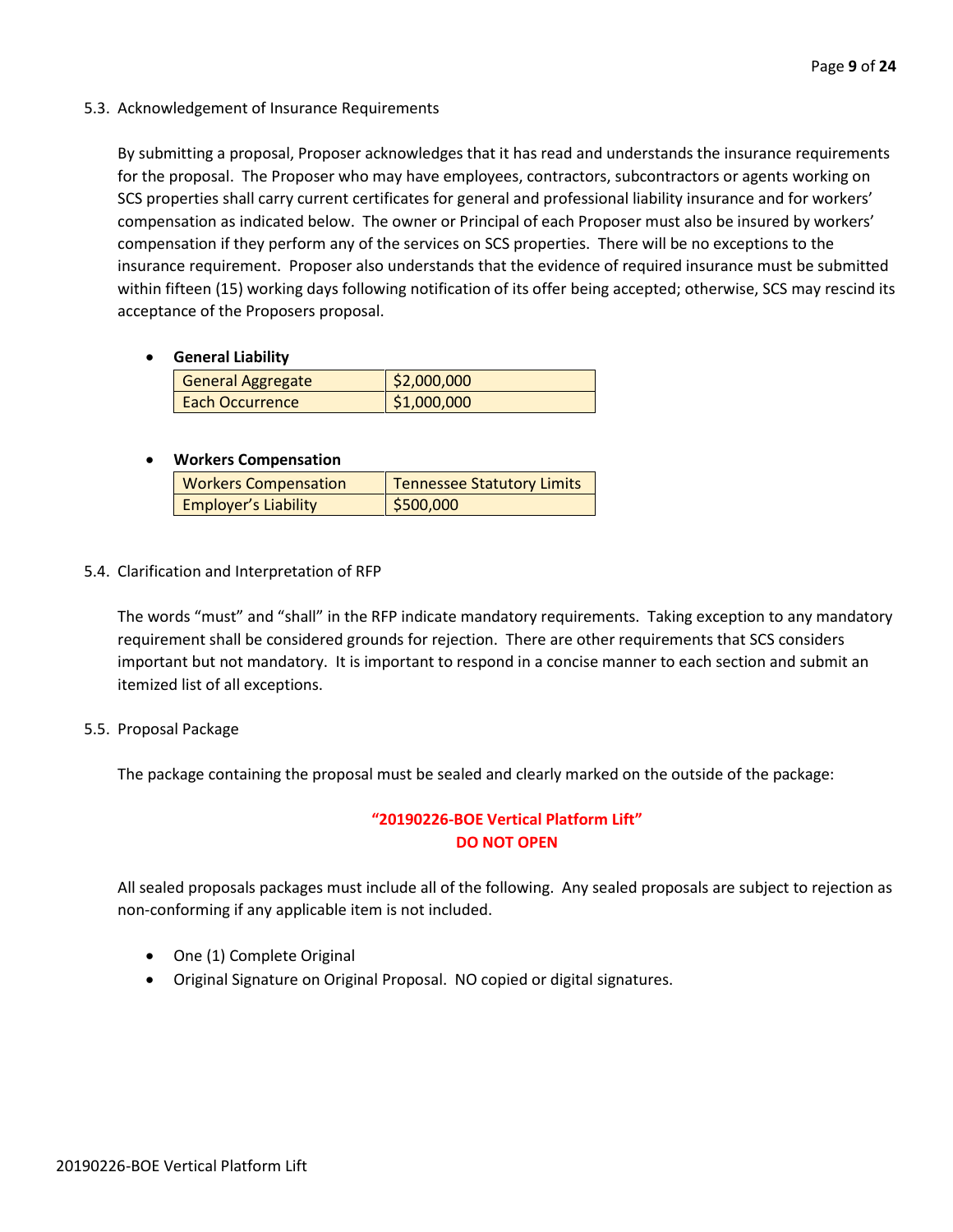The outside of the proposal package must be labeled as follows (if applicable):

- 1. Name of Company and Principal Owner, Business License Number, Expiration Date and License Classification.
- 2. In addition to Item 1, the same is applicable to masonry contractors if the work performed is > \$100,000.
- 3. In addition to Item 1, the same is applicable to HVAC, electrical, plumbing or A/C contractors if the work performed is > \$25,000.
- 4. In addition to Item 1, the same is applicable plus the Department of Environment & Conservation License Number and Classification, applicable to geothermal contractors if the work performed is > \$25,000.
- 5. If the prime contractor performs the masonry portion of the project or any of the above listed contractor skill sets and the work performed is > \$100,000; it must be so designated.
- 6. Only one (1) contractor in each classification listed shall be written on the bid envelope.
- 5.6. Delivery of Proposals

Sealed proposals will be accepted until **February 26, 2019 @ 10:00 a.m. Local Time**. Proposals received after that time will be deemed invalid. Vendors mailing proposal packages must allow sufficient time to ensure receipt of their package by the time specified. SCS shall not accept proposals via electronic transmission such as email, fax, etc. There will be no exceptions. Proposals will be opened and read aloud. The reading of the bids will begin at **10:00 a.m. Local Time**.

Due to the nature of deliveries to the SCS Support Services Facility by carriers such as UPS, FedEx and such like; the proposal package will be accepted if the date and time on the delivery confirmation are indicated to be on or before the Proposal Deadline.

Delivery Address: Sumner County Board of Education Attn: Purchasing Supervisor 1500 Airport Road Gallatin, TN 37066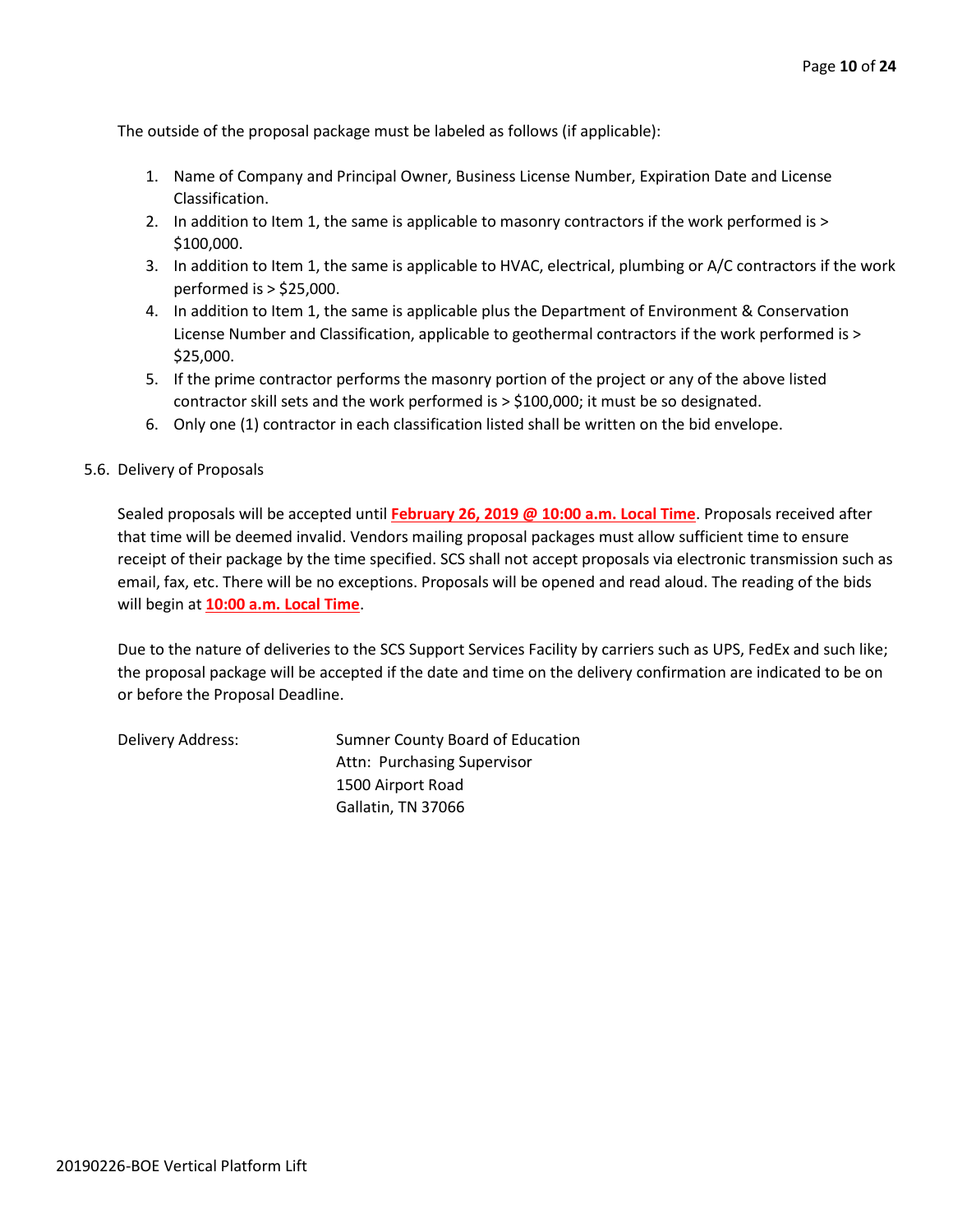## 5.7. Evaluation of Proposals

The SCS Purchasing Supervisor will first examine the proposals to reject those that are clearly non-responsive to the stated requirements. Proposers who are determined to be non-responsive and/or non-responsible will be notified of this determination.

The evaluation process will include the following factors:

- Proposed Approach and Timeline
- Company Experience and Qualifications
	- o The nature and scope of the Proposers business.
	- o The number of years the Proposer has been licensed to do business.
	- o The number of years the Proposer has been providing the requested services.
	- o How many similarly sized or larger K-12 clients have you contract with?
- Compensation/Price Data
	- o Address all costs associated with performance of the contracted services.
- Quality of the recommended product.
- Past Performance and References
	- $\circ$  Provided a minimum of three (3) client references for similar projects in size and scope successfully completed by Proposer within the last three (3) years. Attachment 6.3.
	- $\circ$  SCS may also consider other sources of pertinent past performance information, including the districts own experience with the Proposer.
- 5.8. Request for Clarification of Proposals

Requests for clarification of proposals shall be distributed by the Purchasing Supervisor in writing (or email).

## 5.9. Protests

In the event that any interested party finds any part of the listed specifications, terms or conditions to be discrepant, incomplete or otherwise questionable in any respect; it shall be the responsibility of the concerned party to notify the SCS Purchasing Office of such matters immediately upon receipt of the RFP. All notifications must be sent to the Purchasing Supervisor via email at [purchasing@sumnerschools.org.](mailto:purchasing@sumnerschools.org)

Any actual or prospective Proposer who is aggrieved in connection with the RFP or award of a contract may protest to the Purchasing Supervisor and/or the Sumner County Board of Education at its regularly scheduled meeting.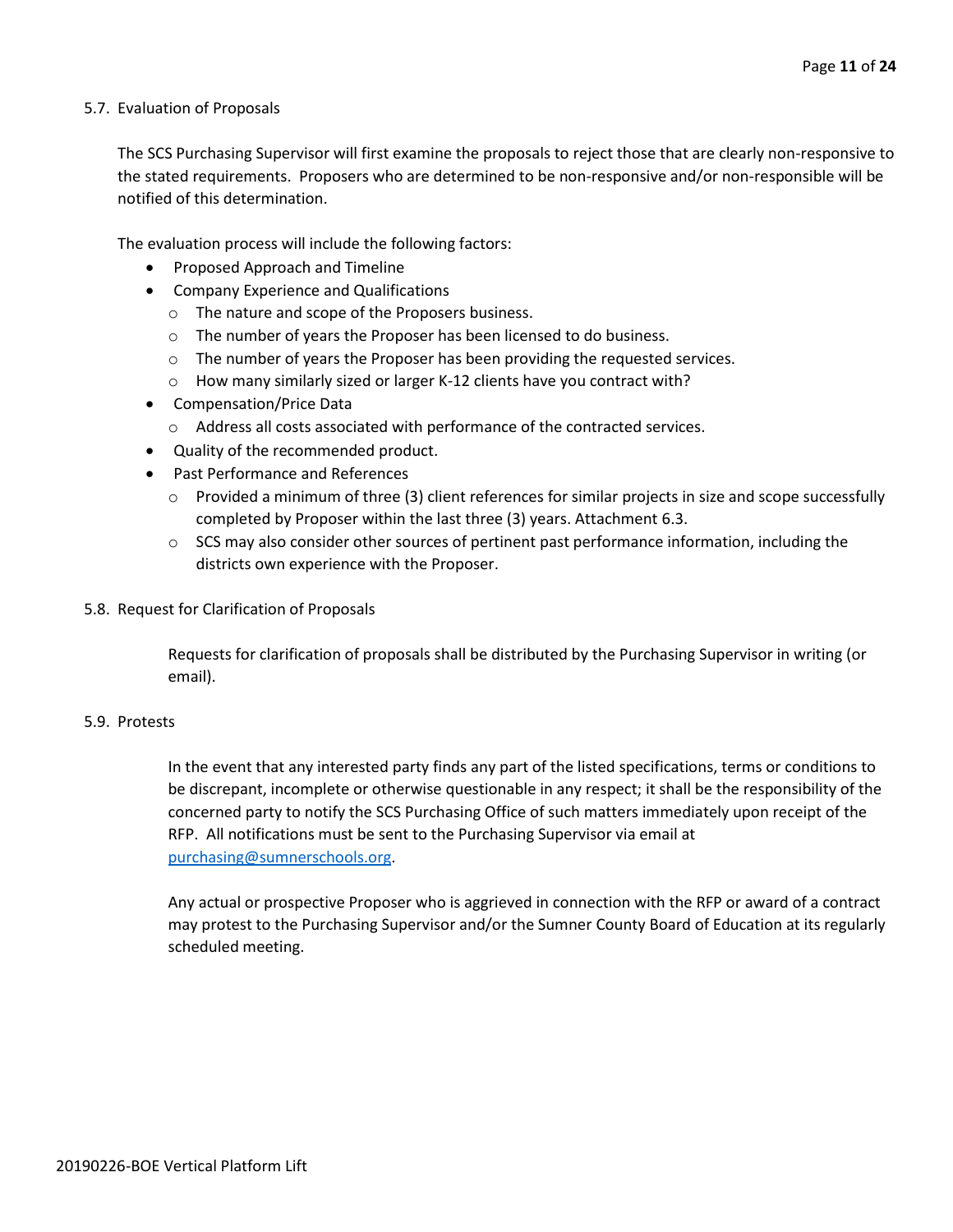## **ATTACHMENT 6.1 - Contact Information**

| <b>Company Legal Name:</b>                 |                                                                                                                        |          |  |
|--------------------------------------------|------------------------------------------------------------------------------------------------------------------------|----------|--|
| <b>Company Official Address:</b>           |                                                                                                                        |          |  |
|                                            |                                                                                                                        |          |  |
| Company Web Site (URL):                    |                                                                                                                        |          |  |
|                                            |                                                                                                                        |          |  |
|                                            |                                                                                                                        |          |  |
| Contact Person for project administration: |                                                                                                                        |          |  |
|                                            |                                                                                                                        |          |  |
|                                            |                                                                                                                        |          |  |
|                                            |                                                                                                                        |          |  |
|                                            |                                                                                                                        | (office) |  |
|                                            | <u> 2002 - Johann John Harry Harry Harry Harry Harry Harry Harry Harry Harry Harry Harry Harry Harry Harry Harry H</u> | (mobile) |  |
|                                            |                                                                                                                        |          |  |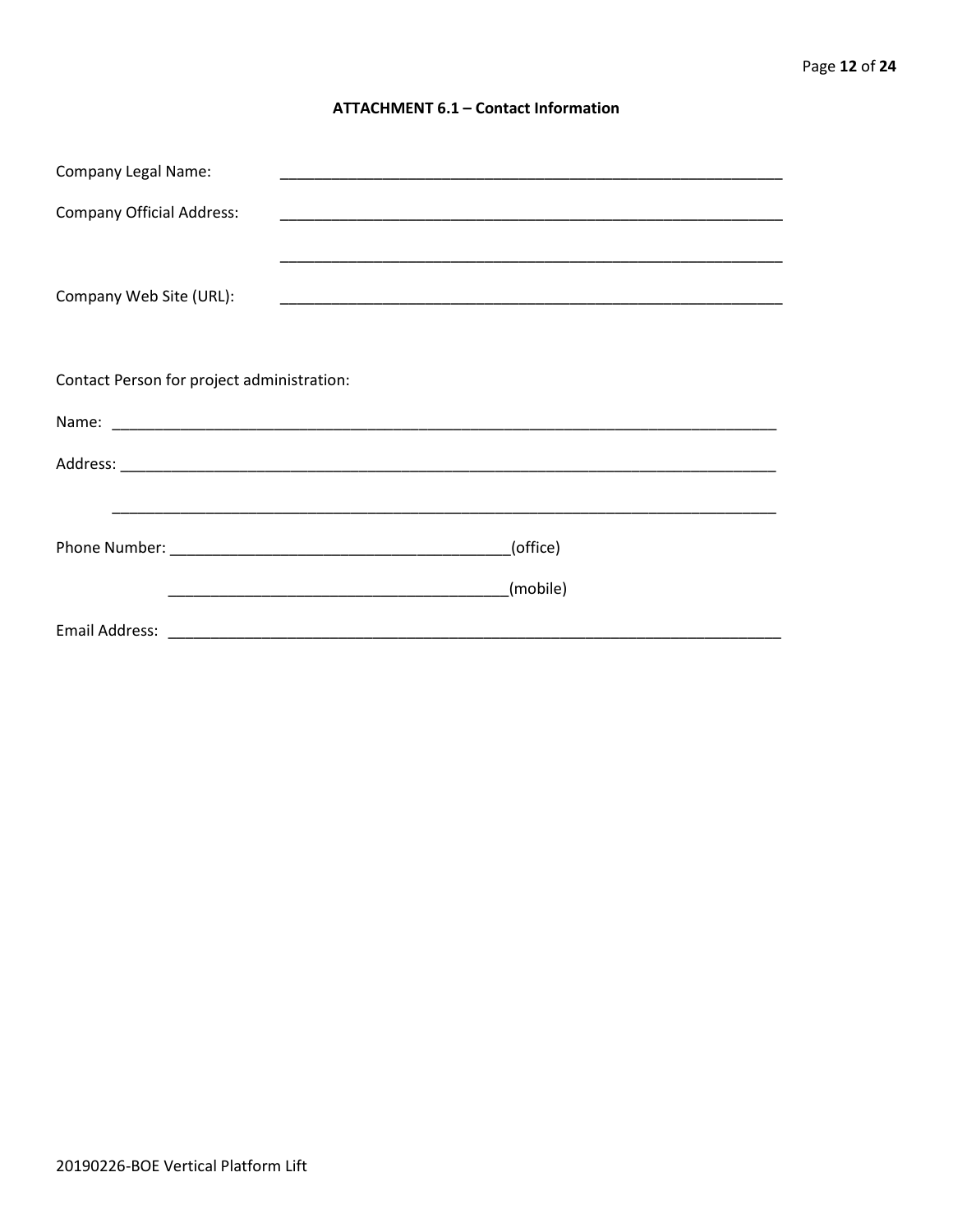

Attn: Purchasing Supervisor 1500 Airport Road Gallatin, TN 37066

> **ATTACHMENT 6.2 – Bid Form/Certification 20190226-BOE Vertical Platform Lift**

| <b>Contractor Name:</b>                 |  |
|-----------------------------------------|--|
| <b>Address:</b>                         |  |
| Telephone:                              |  |
| <b>E-mail Address:</b>                  |  |
| <b>Contractor License Number:</b>       |  |
| <b>Workman's Compensation Policy #:</b> |  |

**NOTE:** Copies of current insurance policies must be provided prior to starting work.

**LUMP SUM BID** shall include all material, labor, overhead, profit, permits, insurance, cleanup costs, etc. necessary to complete the job as proposed.

Each bidder shall add a **discretionary amount of \$3,000** to their calculated cost to determine the total Lump Sum Bid. No discretionary spending will be available to the bidder unless approved by SCS in writing.

| <b>Lump Sum Bid</b>                       | -S        |
|-------------------------------------------|-----------|
| <b>Authorized Company Representative:</b> | Signature |

**\_\_\_\_\_\_\_\_\_\_\_\_\_\_\_\_\_\_\_\_\_\_\_\_\_\_\_\_\_\_\_\_\_\_\_\_\_\_\_\_\_\_\_\_\_\_\_\_\_\_\_\_\_\_\_\_\_\_\_\_\_\_\_\_\_ Printed**

**Date: \_\_\_\_\_\_\_\_\_\_\_\_\_\_\_\_\_\_\_\_\_\_\_\_\_\_\_**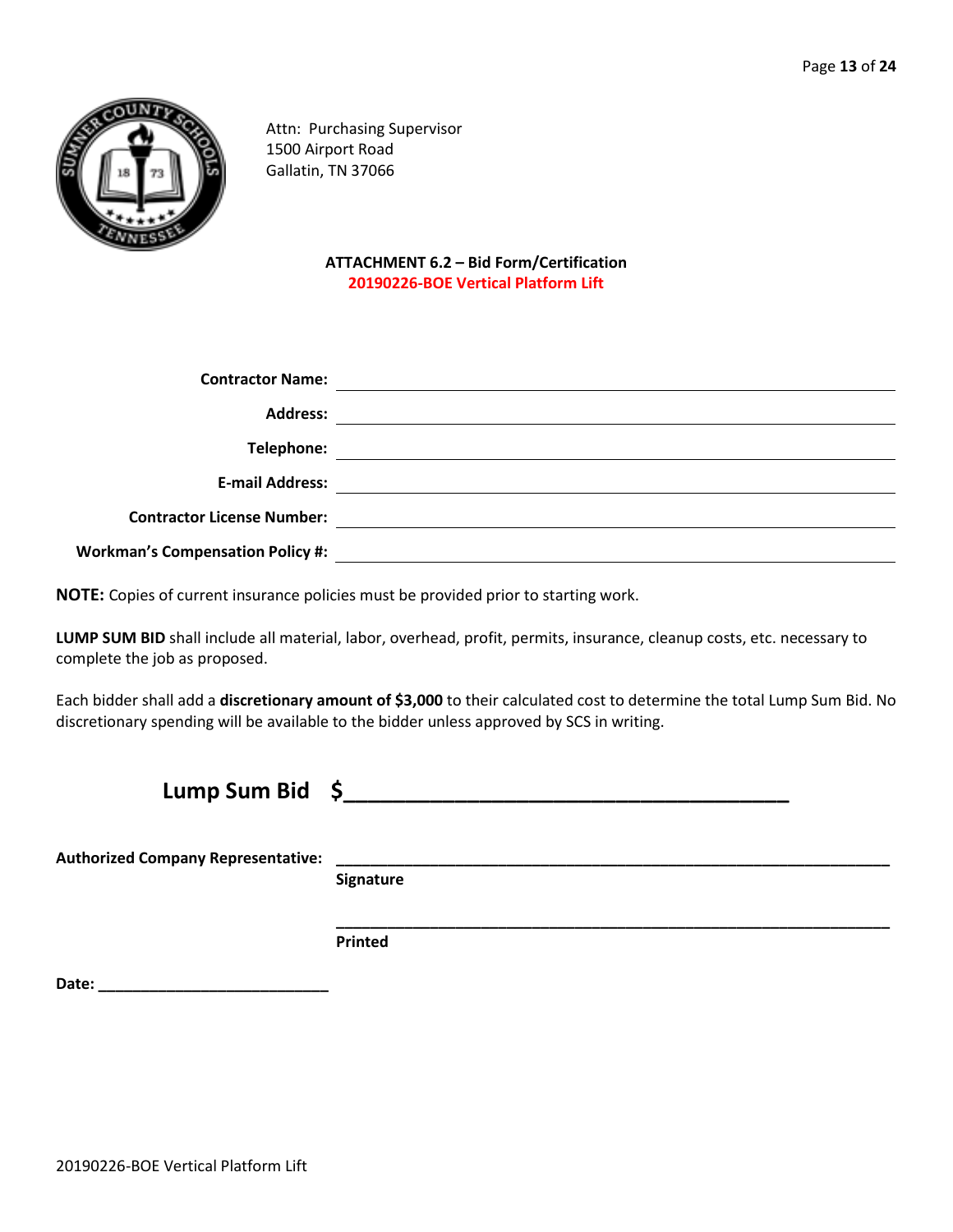| <b>ATTACHMENT 6.3 - References</b> |  |  |
|------------------------------------|--|--|
|------------------------------------|--|--|

\*Proposers may copy this page and submit additional references.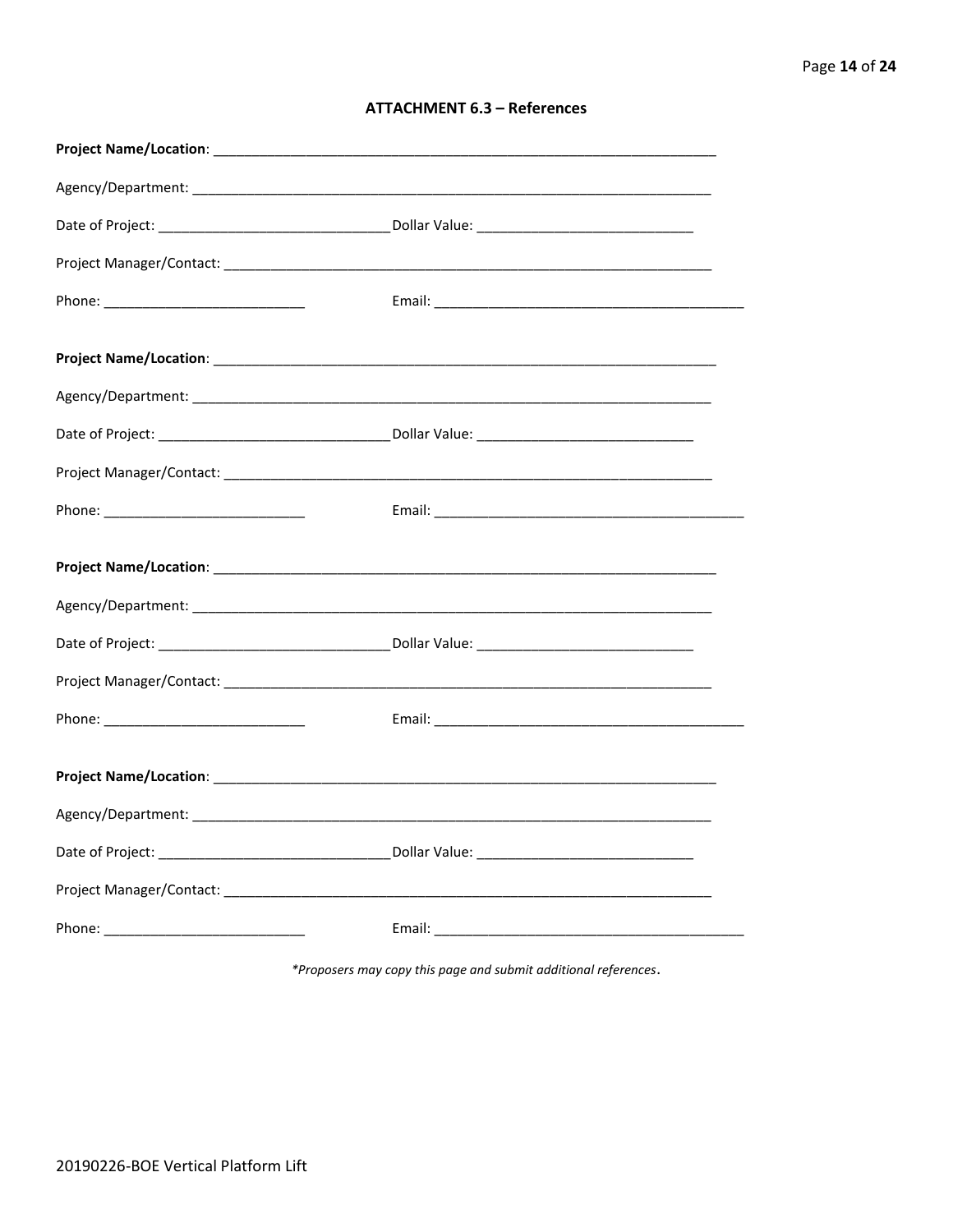## **ATTACHMENT 6.4 – Certification Regarding Debarment or Suspension**

The prospective participant certifies, to the best of its knowledge and belief, that it and its principals:

- Are not presently debarred, suspended, proposed for debarment, declared ineligible or voluntarily excluded from participation in transactions under federal non-procurement programs by any federal department or agency;
- Have not, within the three-year period preceding the proposal, had one or more public transactions (federal, state or local) terminated for cause or default; and
- Are not presently indicated or otherwise criminally or civilly charged by a government entity (federal, state or local) and have not, within the three-year period preceding the bid, been convicted or had a civil judgement rendered against it:
	- $\circ$  For the commission of fraud or a criminal offense in connection with obtaining, attempting to obtain or performing a public transaction (federal, state or local) or a procurement contract under such a public transaction;
	- $\circ$  For the violation of federal or state antitrust statutes, including those proscribing price fixing between competitors, the allocation of customers between competitors, or bid rigging; or
	- $\circ$  For the commission of embezzlement, theft, forgery, bribery, falsification or destruction of records, making false statements, or receiving stolen property.

\_\_\_\_\_\_\_\_\_\_\_\_\_\_\_\_\_\_\_\_\_\_\_\_\_\_\_\_\_\_\_\_\_\_\_\_\_\_\_\_\_\_\_\_\_\_\_\_\_\_\_\_

I understand that a false statement on this certification may be grounds for the rejection of this proposal or the termination of the award. In addition, under 18 U.S.C. 1001, a false statement may result in a fine of up to \$10,000 or imprisonment for up to five years, or both.

Name of Participating Agency: \_\_\_\_\_\_\_\_\_\_\_\_\_\_\_\_\_\_\_\_\_\_\_\_\_\_\_\_\_\_\_\_\_\_\_\_\_\_\_\_\_\_\_\_\_\_\_\_\_\_\_\_\_\_\_\_\_\_\_\_

Name and Title of Authorized Representative: \_\_\_\_\_\_\_\_\_\_\_\_\_\_\_\_\_\_\_\_\_\_\_\_\_\_\_\_\_\_\_\_\_\_\_

Signature of Authorized Representative: \_\_\_\_\_\_\_\_\_\_\_\_\_\_\_\_\_\_\_\_\_\_\_\_\_\_\_\_\_\_\_\_\_\_\_\_\_\_\_\_\_\_\_\_\_\_\_\_\_\_\_\_

Date: \_\_\_\_\_\_\_\_\_\_\_\_\_\_\_\_\_\_\_\_\_\_\_\_\_\_\_\_

I am unable to certify to the above statement. Attached is my explanation.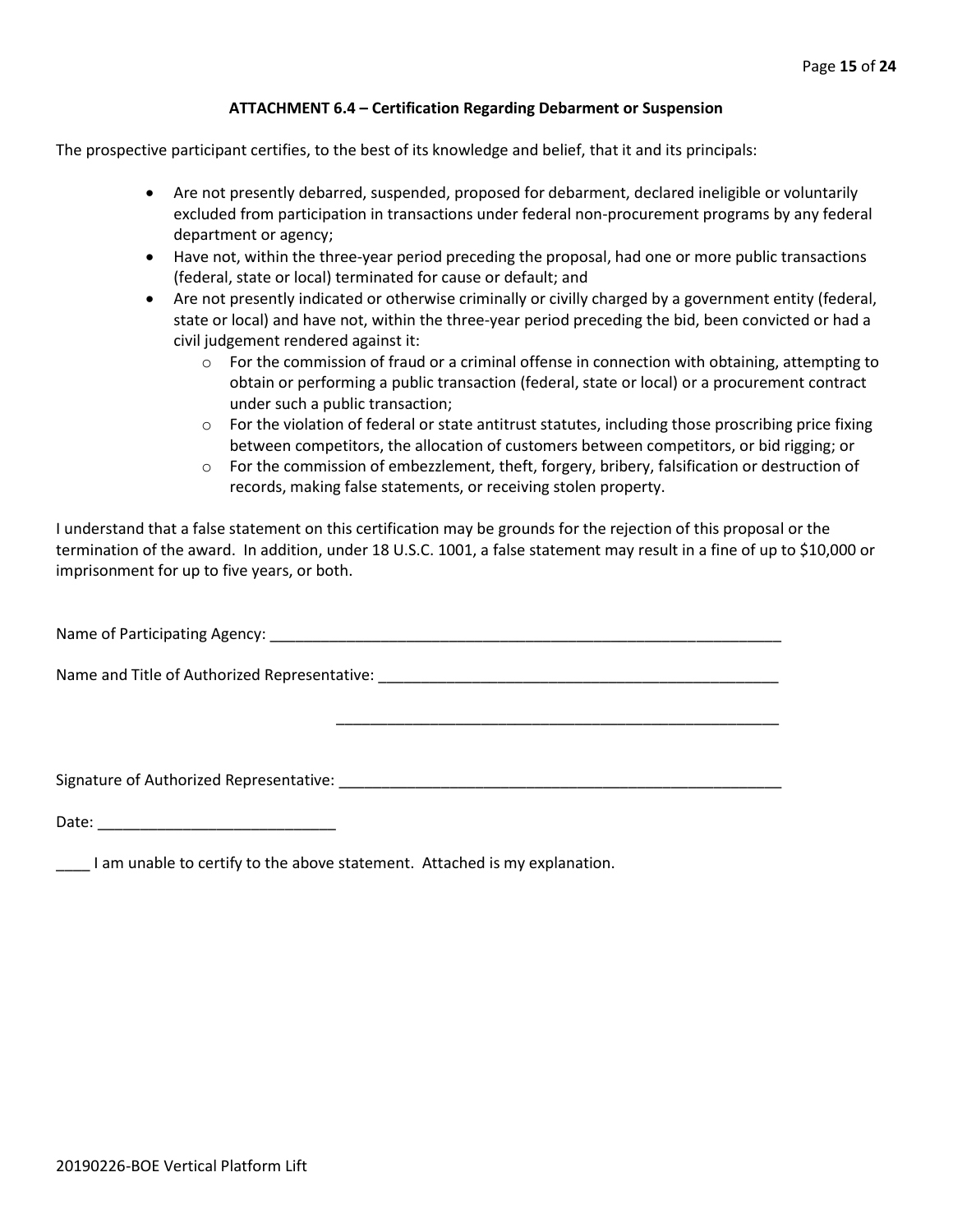## **ATTACHMENT 6.5 – Condition of Submitting Proposal**

The undersigned Proposer has carefully examined all instructions, requirements, specifications, terms and conditions of the RFP and certifies:

- It is a reputable company regularly engaged in providing goods and/or services necessary to meet the requirements, specifications, terms and conditions of the RFP.
- All statements, information and representations prepared and submitted in response to the RFP are current, complete, true and accurate. Proposer acknowledges that the Sumner County Board of Education (SCS) will rely on such statements, information and representations in selecting the successful proposer(s).
- That the prices quoted shall be SCSs pricing for the products and/or service.
- It shall be bound by all statements, representations, warranties and guarantees made in its proposal.
- Proposer acknowledges that the contract may be canceled if any conflict of interest or appearance of a conflict of interest is discovered by SCS, in its sole discretion.
- All purchase orders must be duly authorized and executed by SCS and subject to the terms and conditions of the RFP.

By checking this box, Proposer agrees that SCS reserves the right to extend the terms, conditions, and prices of this contract to other Institutions (such as State, Local and/or Public Agencies) who express an interest in participating in any contract that results from this RFP. Each of the piggyback Institutions will issue their own purchasing documents for the goods/services. Proposer agrees that SCS shall bear no responsibility or liability for any agreements between Proposer and the other Institution(s) who desire to exercise this option.

| ADDRESS: |          |
|----------|----------|
|          |          |
| PHONE:   | (office) |
|          | (mobile) |
| EMAIL:   |          |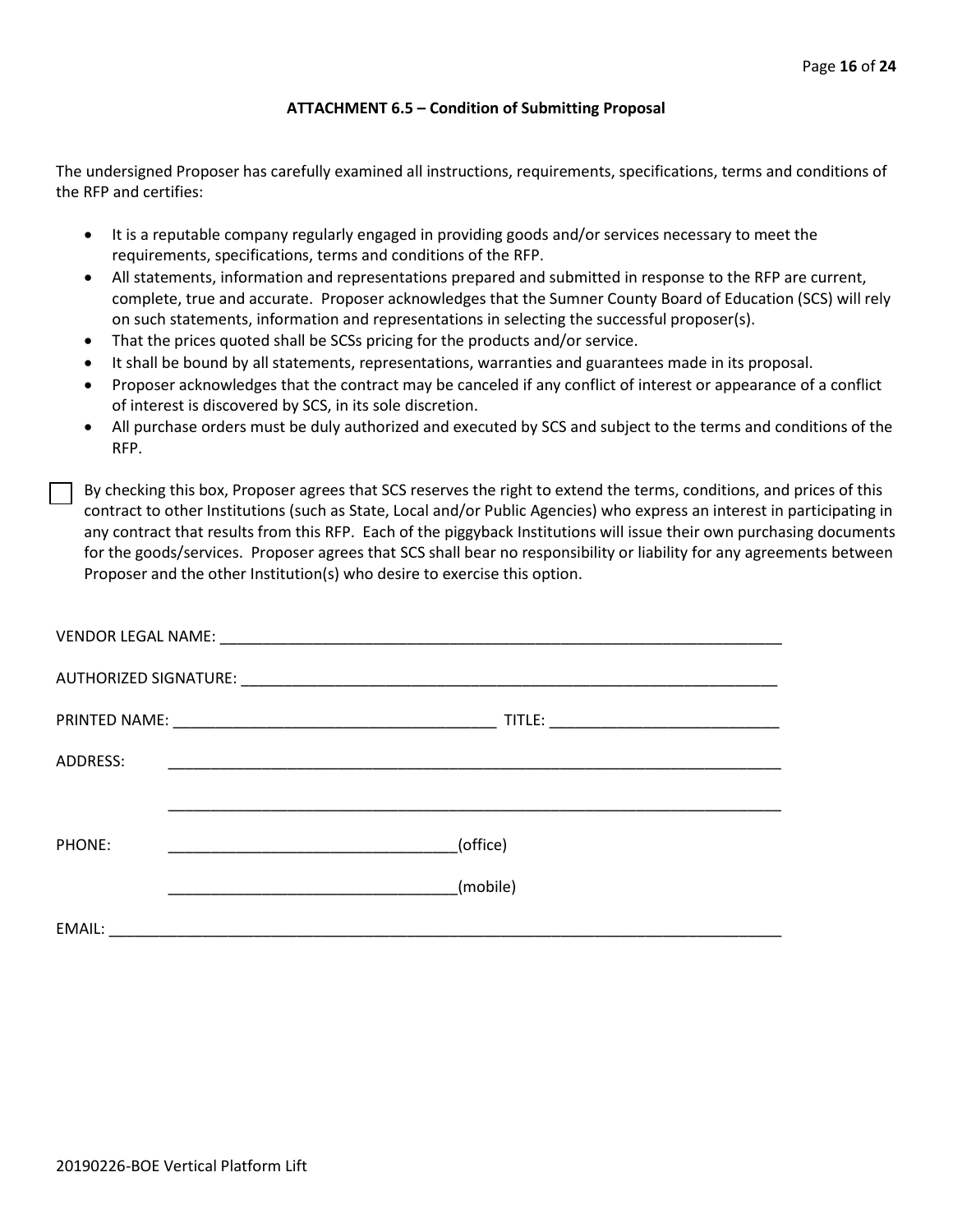#### **ATTACHMENT 6.6 – Statement of Non-Collusion**

The undersigned affirms that they are duly authorized to execute this contract, that this company, corporation, firm, partnership or individual has not prepared this proposal in collusion with any other respondent, and that the contents of this proposal as to prices, terms or conditions of said proposal have not been communicated by the undersigned nor by any employee or agent to any other person engaged in this type of business prior to the official opening of this proposal.

| Address: |          |  |  |  |  |
|----------|----------|--|--|--|--|
|          | (office) |  |  |  |  |
|          |          |  |  |  |  |
|          |          |  |  |  |  |
|          |          |  |  |  |  |
|          |          |  |  |  |  |
|          |          |  |  |  |  |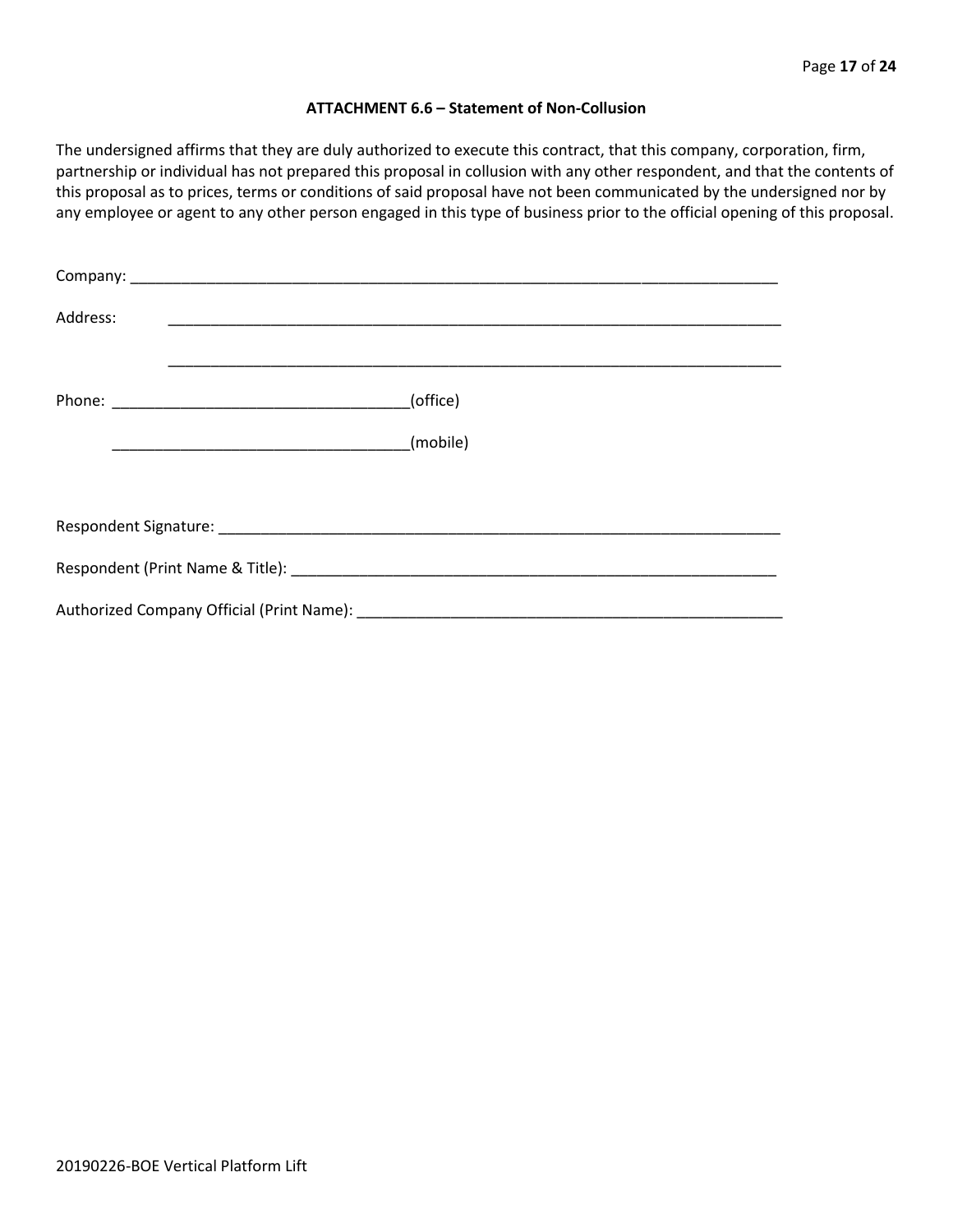## **ATTACHMENT 6.7 – Attestation Re Personnel**

## **ATTESTATION RE PERSONNEL USED IN CONTRACT PERFORMANCE**

| CONTRACTOR LEGAL ENTITY NAME:                                          |  |
|------------------------------------------------------------------------|--|
| FEDERAL EMPLOYER IDENTIFICATION NUMBER:<br>(or Social Security Number) |  |

**The Contractor, identified above, does hereby attest, certify, warrant and assure that the Contractor shall not knowingly utilize the services of an illegal immigrant in the performance of this Contract and shall not knowingly utilize the services of any subcontractor who will utilize the services of an illegal immigrant in the performance of this Contract, T.C.A. § 12-3-309.**

SIGNATURE & DATE:

*NOTICE: This attestation MUST be signed by an individual empowered to contractually bind the Contractor.*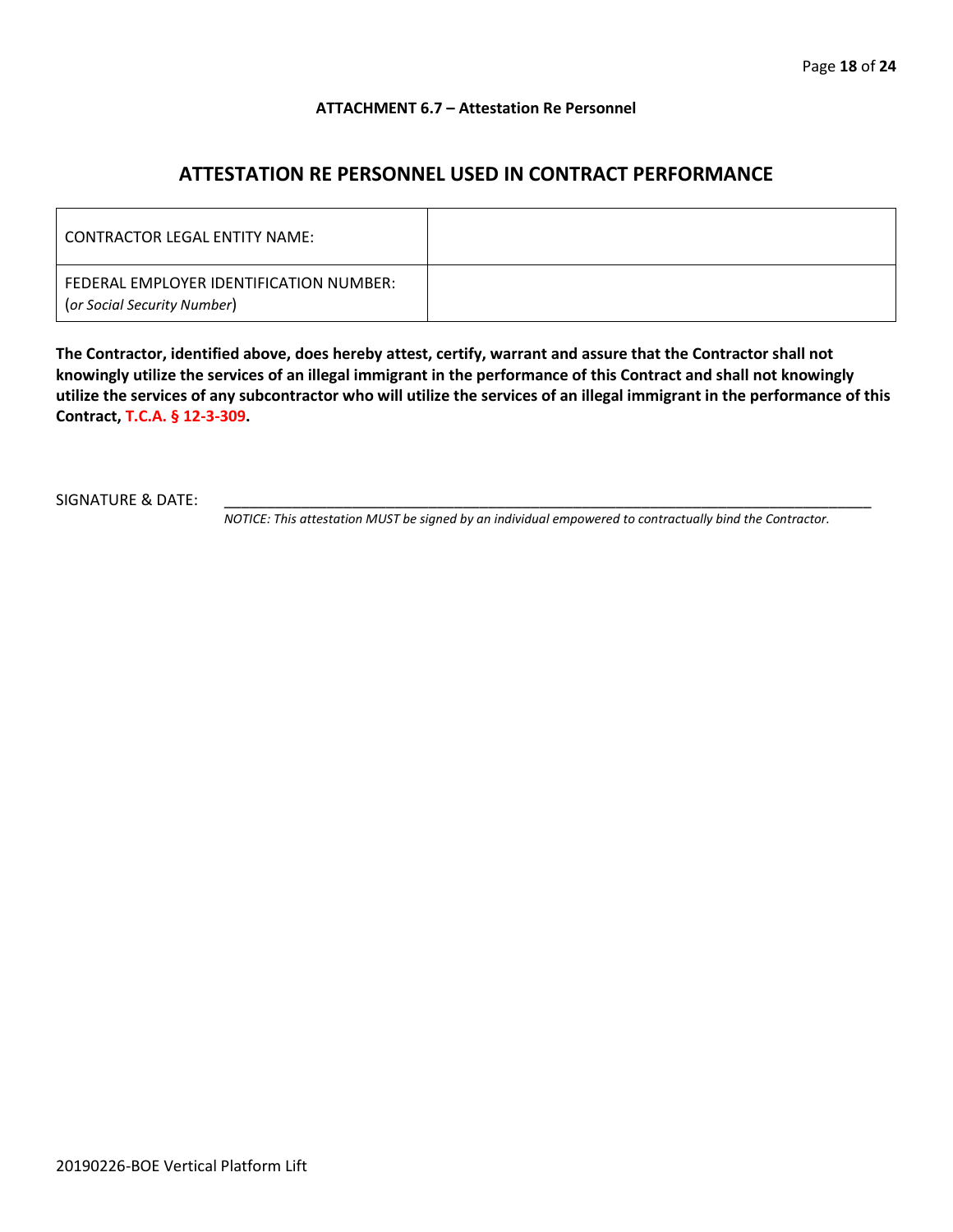#### **ATTACHMENT 6.8 – Drug Free Workplace Affidavit**

The Sumner County Board of Education is committed to maintaining a safe and productive work environment for its employees and to providing high quality service to its citizens. The goal of this policy is for Sumner County Board of Education employees and contractors to remain, or become and remain, drug-free. Abuse and dependency on alcohol and/or drugs can seriously affect the health of employees, contractors and citizens, jeopardize personal safety, impact the safety of others and impair job performance.

STATE OF

**COUNTY OF** \_\_\_\_\_\_\_\_\_\_\_\_\_\_\_\_\_\_\_\_\_\_\_\_\_\_\_\_\_\_\_\_\_

The undersigned, principal officer of

an employer of five (5) or more employees contracting with Sumner County Board of Education to provide goods or services, hereby states under oath as follows:

- 1. The undersigned is a principal officer of (hereinafter referred to as the "Company") and is duly authorized to execute this Affidavit on behalf of the Company.
- 2. The Company submits this Affidavit pursuant to T.C.A. § 50-9-113, which requires each employer with no less than five (5) employees receiving pay who contracts with the state and any local government to provide contracted services to submit an affidavit stating that such employer has a drug-free workplace program that complies with Title 50, Chapter 9 of the *Tennessee Code Annotated*.
- 3. The Company is in compliance with T.C.A. § 50-9-113 and all applicable Federal Laws, Rules and Regulations requiring a drug-free workplace program.

Further affiant saith not.

| Principal Officer: |  |
|--------------------|--|
| <b>STATE OF</b>    |  |

**COUNTY OF** \_\_\_\_\_\_\_\_\_\_\_\_\_\_\_\_\_\_\_\_\_\_\_\_\_\_\_\_\_\_\_\_\_\_

Before me personally appeared \_\_\_\_\_\_\_\_\_\_\_\_\_\_\_\_\_\_\_\_\_\_\_\_\_\_\_\_\_\_\_\_\_\_\_\_\_\_\_\_\_\_\_\_\_\_\_\_\_\_\_\_\_\_\_\_\_\_\_\_\_\_, with whom I am personally acquainted (or proved to me on the basis of satisfactory evidence) and who acknowledged that such person executed the foregoing affidavit for the purposes therein contained.

Witness my hand and seal at office this \_\_\_\_\_\_\_\_\_\_\_\_\_ day of \_\_\_\_\_\_\_\_\_\_\_\_\_\_\_\_\_\_\_\_\_, 20\_\_\_\_.

\_\_\_\_\_\_\_\_\_\_\_\_\_\_\_\_\_\_\_\_\_\_\_\_\_\_\_\_\_\_\_\_\_\_\_\_\_\_\_\_\_\_\_\_\_\_\_\_ Notary Public

My commission expires: \_\_\_\_\_\_\_\_\_\_\_\_\_\_\_\_\_\_\_\_\_\_\_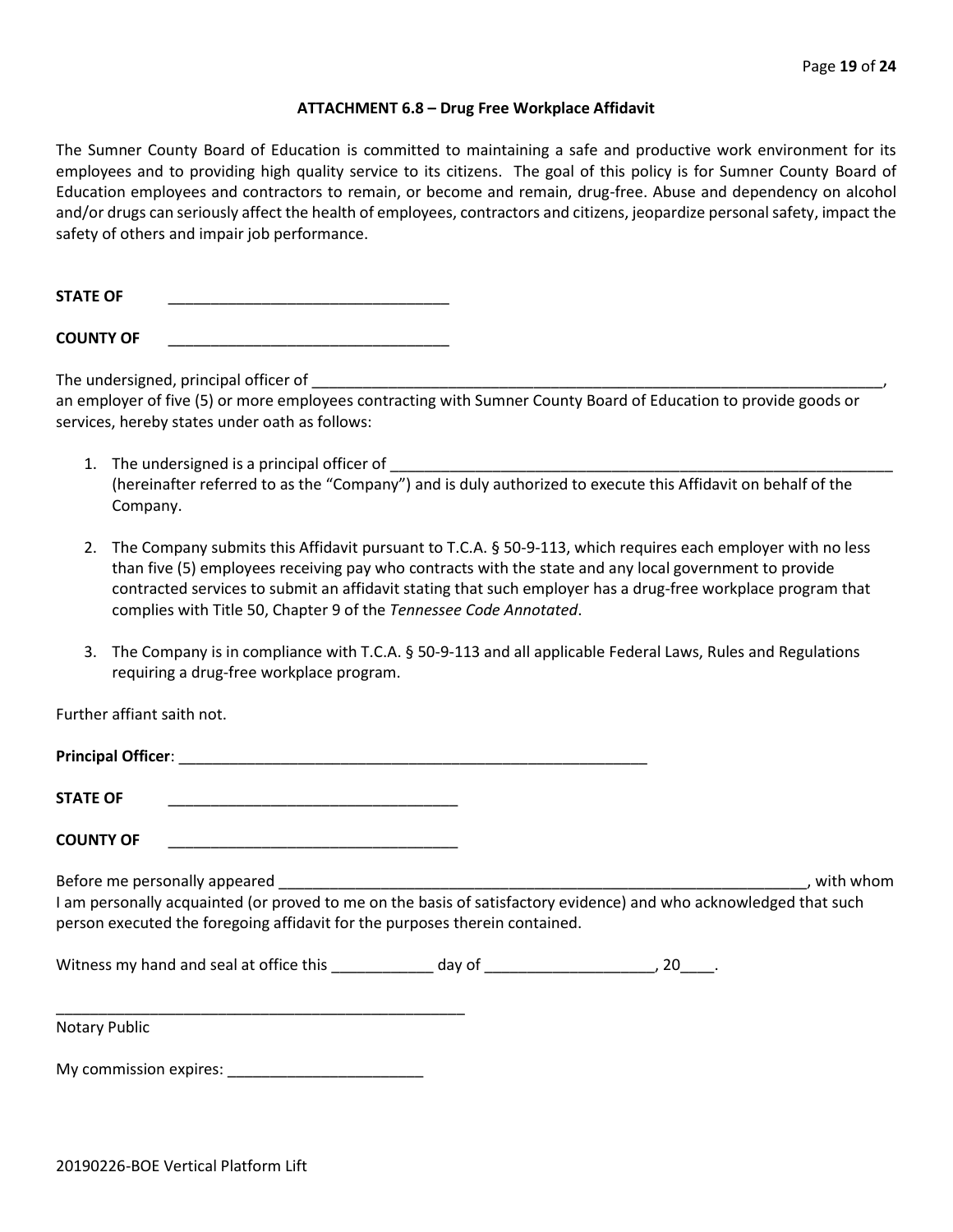### **ATTACHMENT 6.9 – W9**

|                                                                                                                                                                                                                                                                                                                                                                                                                                                                                                                                                                                                                                                                                                                                                                             | <b>Request for Taxpayer</b><br>(Rev. December 2014)<br><b>Identification Number and Certification</b><br>Department of the Treasury<br>Internal Revenue Service<br>1 Name (as shown on your income tax return). Name is required on this line; do not leave this line blank.                                                                                                                                                                                   |                                                                                                                                                                                                                                                                                                                                                        |                                                                                                                                               |                                     |  |  |  |                                                                                                                                                                | Give Form to the<br>requester. Do not<br>send to the IRS. |  |  |  |  |  |
|-----------------------------------------------------------------------------------------------------------------------------------------------------------------------------------------------------------------------------------------------------------------------------------------------------------------------------------------------------------------------------------------------------------------------------------------------------------------------------------------------------------------------------------------------------------------------------------------------------------------------------------------------------------------------------------------------------------------------------------------------------------------------------|----------------------------------------------------------------------------------------------------------------------------------------------------------------------------------------------------------------------------------------------------------------------------------------------------------------------------------------------------------------------------------------------------------------------------------------------------------------|--------------------------------------------------------------------------------------------------------------------------------------------------------------------------------------------------------------------------------------------------------------------------------------------------------------------------------------------------------|-----------------------------------------------------------------------------------------------------------------------------------------------|-------------------------------------|--|--|--|----------------------------------------------------------------------------------------------------------------------------------------------------------------|-----------------------------------------------------------|--|--|--|--|--|
| N                                                                                                                                                                                                                                                                                                                                                                                                                                                                                                                                                                                                                                                                                                                                                                           |                                                                                                                                                                                                                                                                                                                                                                                                                                                                | 2 Business name/disregarded entity name, if different from above<br>4 Exemptions (codes apply only to<br>3 Check appropriate box for federal tax classification; check only one of the following seven boxes:<br>certain entities, not individuals; see<br>C Corporation<br>S Corporation Partnership<br>Trust/estate<br>Individual/sole proprietor or |                                                                                                                                               |                                     |  |  |  |                                                                                                                                                                |                                                           |  |  |  |  |  |
| Specific Instructions on page<br>Print or type                                                                                                                                                                                                                                                                                                                                                                                                                                                                                                                                                                                                                                                                                                                              | single-member LLC<br>Limited liability company. Enter the tax classification (C=C corporation, S=S corporation, P=partnership) ▶<br>Note. For a single-member LLC that is disregarded, do not check LLC; check the appropriate box in the line above for<br>the tax classification of the single-member owner.<br>Other (see instructions) ▶                                                                                                                   |                                                                                                                                                                                                                                                                                                                                                        |                                                                                                                                               |                                     |  |  |  | instructions on page 3):<br>Exempt payee code (if any)<br>Exemption from FATCA reporting<br>code (if any)<br>(Applies to accounts maintained outside the U.S.) |                                                           |  |  |  |  |  |
| See                                                                                                                                                                                                                                                                                                                                                                                                                                                                                                                                                                                                                                                                                                                                                                         | 5 Address (number, street, and apt. or suite no.)<br>6 City, state, and ZIP code<br>7 List account number(s) here (optional)                                                                                                                                                                                                                                                                                                                                   |                                                                                                                                                                                                                                                                                                                                                        |                                                                                                                                               |                                     |  |  |  | Requester's name and address (optional)                                                                                                                        |                                                           |  |  |  |  |  |
|                                                                                                                                                                                                                                                                                                                                                                                                                                                                                                                                                                                                                                                                                                                                                                             |                                                                                                                                                                                                                                                                                                                                                                                                                                                                |                                                                                                                                                                                                                                                                                                                                                        |                                                                                                                                               |                                     |  |  |  |                                                                                                                                                                |                                                           |  |  |  |  |  |
| Part I                                                                                                                                                                                                                                                                                                                                                                                                                                                                                                                                                                                                                                                                                                                                                                      |                                                                                                                                                                                                                                                                                                                                                                                                                                                                | <b>Taxpayer Identification Number (TIN)</b>                                                                                                                                                                                                                                                                                                            |                                                                                                                                               |                                     |  |  |  |                                                                                                                                                                |                                                           |  |  |  |  |  |
| Social security number<br>Enter your TIN in the appropriate box. The TIN provided must match the name given on line 1 to avoid<br>backup withholding. For individuals, this is generally your social security number (SSN). However, for a<br>resident alien, sole proprietor, or disregarded entity, see the Part I instructions on page 3. For other<br>entities, it is your employer identification number (EIN). If you do not have a number, see How to get a                                                                                                                                                                                                                                                                                                          |                                                                                                                                                                                                                                                                                                                                                                                                                                                                |                                                                                                                                                                                                                                                                                                                                                        |                                                                                                                                               |                                     |  |  |  |                                                                                                                                                                |                                                           |  |  |  |  |  |
| TIN on page 3.<br>or<br>Note. If the account is in more than one name, see the instructions for line 1 and the chart on page 4 for<br>guidelines on whose number to enter.                                                                                                                                                                                                                                                                                                                                                                                                                                                                                                                                                                                                  |                                                                                                                                                                                                                                                                                                                                                                                                                                                                |                                                                                                                                                                                                                                                                                                                                                        |                                                                                                                                               | Employer identification number<br>- |  |  |  |                                                                                                                                                                |                                                           |  |  |  |  |  |
| Part II                                                                                                                                                                                                                                                                                                                                                                                                                                                                                                                                                                                                                                                                                                                                                                     | <b>Certification</b>                                                                                                                                                                                                                                                                                                                                                                                                                                           |                                                                                                                                                                                                                                                                                                                                                        |                                                                                                                                               |                                     |  |  |  |                                                                                                                                                                |                                                           |  |  |  |  |  |
|                                                                                                                                                                                                                                                                                                                                                                                                                                                                                                                                                                                                                                                                                                                                                                             | Under penalties of perjury, I certify that:                                                                                                                                                                                                                                                                                                                                                                                                                    |                                                                                                                                                                                                                                                                                                                                                        |                                                                                                                                               |                                     |  |  |  |                                                                                                                                                                |                                                           |  |  |  |  |  |
| 1. The number shown on this form is my correct taxpayer identification number (or I am waiting for a number to be issued to me); and<br>2. I am not subject to backup withholding because: (a) I am exempt from backup withholding, or (b) I have not been notified by the Internal Revenue<br>Service (IRS) that I am subject to backup withholding as a result of a failure to report all interest or dividends, or (c) the IRS has notified me that I am<br>no longer subject to backup withholding; and                                                                                                                                                                                                                                                                 |                                                                                                                                                                                                                                                                                                                                                                                                                                                                |                                                                                                                                                                                                                                                                                                                                                        |                                                                                                                                               |                                     |  |  |  |                                                                                                                                                                |                                                           |  |  |  |  |  |
|                                                                                                                                                                                                                                                                                                                                                                                                                                                                                                                                                                                                                                                                                                                                                                             |                                                                                                                                                                                                                                                                                                                                                                                                                                                                | 3. I am a U.S. citizen or other U.S. person (defined below); and                                                                                                                                                                                                                                                                                       |                                                                                                                                               |                                     |  |  |  |                                                                                                                                                                |                                                           |  |  |  |  |  |
| 4. The FATCA code(s) entered on this form (if any) indicating that I am exempt from FATCA reporting is correct.<br>Certification instructions. You must cross out item 2 above if you have been notified by the IRS that you are currently subject to backup withholding<br>because you have failed to report all interest and dividends on your tax return. For real estate transactions, item 2 does not apply. For mortgage<br>interest paid, acquisition or abandonment of secured property, cancellation of debt, contributions to an individual retirement arrangement (IRA), and<br>generally, payments other than interest and dividends, you are not required to sign the certification, but you must provide your correct TIN. See the<br>instructions on page 3. |                                                                                                                                                                                                                                                                                                                                                                                                                                                                |                                                                                                                                                                                                                                                                                                                                                        |                                                                                                                                               |                                     |  |  |  |                                                                                                                                                                |                                                           |  |  |  |  |  |
| Sign<br>Here                                                                                                                                                                                                                                                                                                                                                                                                                                                                                                                                                                                                                                                                                                                                                                | Signature of<br>U.S. person ▶                                                                                                                                                                                                                                                                                                                                                                                                                                  |                                                                                                                                                                                                                                                                                                                                                        |                                                                                                                                               | Date P                              |  |  |  |                                                                                                                                                                |                                                           |  |  |  |  |  |
|                                                                                                                                                                                                                                                                                                                                                                                                                                                                                                                                                                                                                                                                                                                                                                             | <b>General Instructions</b>                                                                                                                                                                                                                                                                                                                                                                                                                                    |                                                                                                                                                                                                                                                                                                                                                        | · Form 1098 (home mortgage interest), 1098-E (student Ioan interest), 1098-T<br>(tuition)                                                     |                                     |  |  |  |                                                                                                                                                                |                                                           |  |  |  |  |  |
|                                                                                                                                                                                                                                                                                                                                                                                                                                                                                                                                                                                                                                                                                                                                                                             |                                                                                                                                                                                                                                                                                                                                                                                                                                                                | Section references are to the Internal Revenue Code unless otherwise noted.                                                                                                                                                                                                                                                                            | • Form 1099-C (canceled debt)                                                                                                                 |                                     |  |  |  |                                                                                                                                                                |                                                           |  |  |  |  |  |
| Future developments. Information about developments affecting Form W-9 (such<br>as legislation enacted after we release it) is at www.irs.gov/fw9.                                                                                                                                                                                                                                                                                                                                                                                                                                                                                                                                                                                                                          |                                                                                                                                                                                                                                                                                                                                                                                                                                                                |                                                                                                                                                                                                                                                                                                                                                        | . Form 1099-A (acquisition or abandonment of secured property)<br>Use Form W-9 only if you are a U.S. person (including a resident alien), to |                                     |  |  |  |                                                                                                                                                                |                                                           |  |  |  |  |  |
| <b>Purpose of Form</b>                                                                                                                                                                                                                                                                                                                                                                                                                                                                                                                                                                                                                                                                                                                                                      |                                                                                                                                                                                                                                                                                                                                                                                                                                                                |                                                                                                                                                                                                                                                                                                                                                        | provide your correct TIN.                                                                                                                     |                                     |  |  |  |                                                                                                                                                                |                                                           |  |  |  |  |  |
|                                                                                                                                                                                                                                                                                                                                                                                                                                                                                                                                                                                                                                                                                                                                                                             | If you do not return Form W-9 to the requester with a TIN, you might be subject<br>An individual or entity (Form W-9 requester) who is required to file an information<br>to backup withholding. See What is backup withholding? on page 2.<br>return with the IRS must obtain your correct taxpayer identification number (TIN)<br>which may be your social security number (SSN), individual taxpayer identification<br>By signing the filled-out form, you: |                                                                                                                                                                                                                                                                                                                                                        |                                                                                                                                               |                                     |  |  |  |                                                                                                                                                                |                                                           |  |  |  |  |  |
| number (ITIN), adoption taxpayer identification number (ATIN), or employer<br>1. Certify that the TIN you are giving is correct (or you are waiting for a number<br>identification number (EIN), to report on an information return the amount paid to<br>to be issued).<br>you, or other amount reportable on an information return. Examples of information                                                                                                                                                                                                                                                                                                                                                                                                               |                                                                                                                                                                                                                                                                                                                                                                                                                                                                |                                                                                                                                                                                                                                                                                                                                                        |                                                                                                                                               |                                     |  |  |  |                                                                                                                                                                |                                                           |  |  |  |  |  |
| 2. Certify that you are not subject to backup withholding, or<br>returns include, but are not limited to, the following:                                                                                                                                                                                                                                                                                                                                                                                                                                                                                                                                                                                                                                                    |                                                                                                                                                                                                                                                                                                                                                                                                                                                                |                                                                                                                                                                                                                                                                                                                                                        |                                                                                                                                               |                                     |  |  |  |                                                                                                                                                                |                                                           |  |  |  |  |  |
| 3. Claim exemption from backup withholding if you are a U.S. exempt payee. If<br>· Form 1099-INT (interest earned or paid)<br>applicable, you are also certifying that as a U.S. person, your allocable share of                                                                                                                                                                                                                                                                                                                                                                                                                                                                                                                                                            |                                                                                                                                                                                                                                                                                                                                                                                                                                                                |                                                                                                                                                                                                                                                                                                                                                        |                                                                                                                                               |                                     |  |  |  |                                                                                                                                                                |                                                           |  |  |  |  |  |
| . Form 1099-DIV (dividends, including those from stocks or mutual funds)<br>. Form 1099-MISC (various types of income, prizes, awards, or gross proceeds)                                                                                                                                                                                                                                                                                                                                                                                                                                                                                                                                                                                                                   |                                                                                                                                                                                                                                                                                                                                                                                                                                                                |                                                                                                                                                                                                                                                                                                                                                        | any partnership income from a U.S. trade or business is not subject to the                                                                    |                                     |  |  |  |                                                                                                                                                                |                                                           |  |  |  |  |  |
| withholding tax on foreign partners' share of effectively connected income, and<br>. Form 1099-B (stock or mutual fund sales and certain other transactions by<br>4. Certify that FATCA code(s) entered on this form (if any) indicating that you are<br>brokers)<br>exempt from the FATCA reporting, is correct. See What is FATCA reporting? on<br>page 2 for further information.<br>· Form 1099-S (proceeds from real estate transactions)                                                                                                                                                                                                                                                                                                                              |                                                                                                                                                                                                                                                                                                                                                                                                                                                                |                                                                                                                                                                                                                                                                                                                                                        |                                                                                                                                               |                                     |  |  |  |                                                                                                                                                                |                                                           |  |  |  |  |  |
| . Form 1099-K (merchant card and third party network transactions)                                                                                                                                                                                                                                                                                                                                                                                                                                                                                                                                                                                                                                                                                                          |                                                                                                                                                                                                                                                                                                                                                                                                                                                                |                                                                                                                                                                                                                                                                                                                                                        |                                                                                                                                               |                                     |  |  |  |                                                                                                                                                                |                                                           |  |  |  |  |  |

Cat. No. 10231X

Form **W-9** (Rev. 12-2014)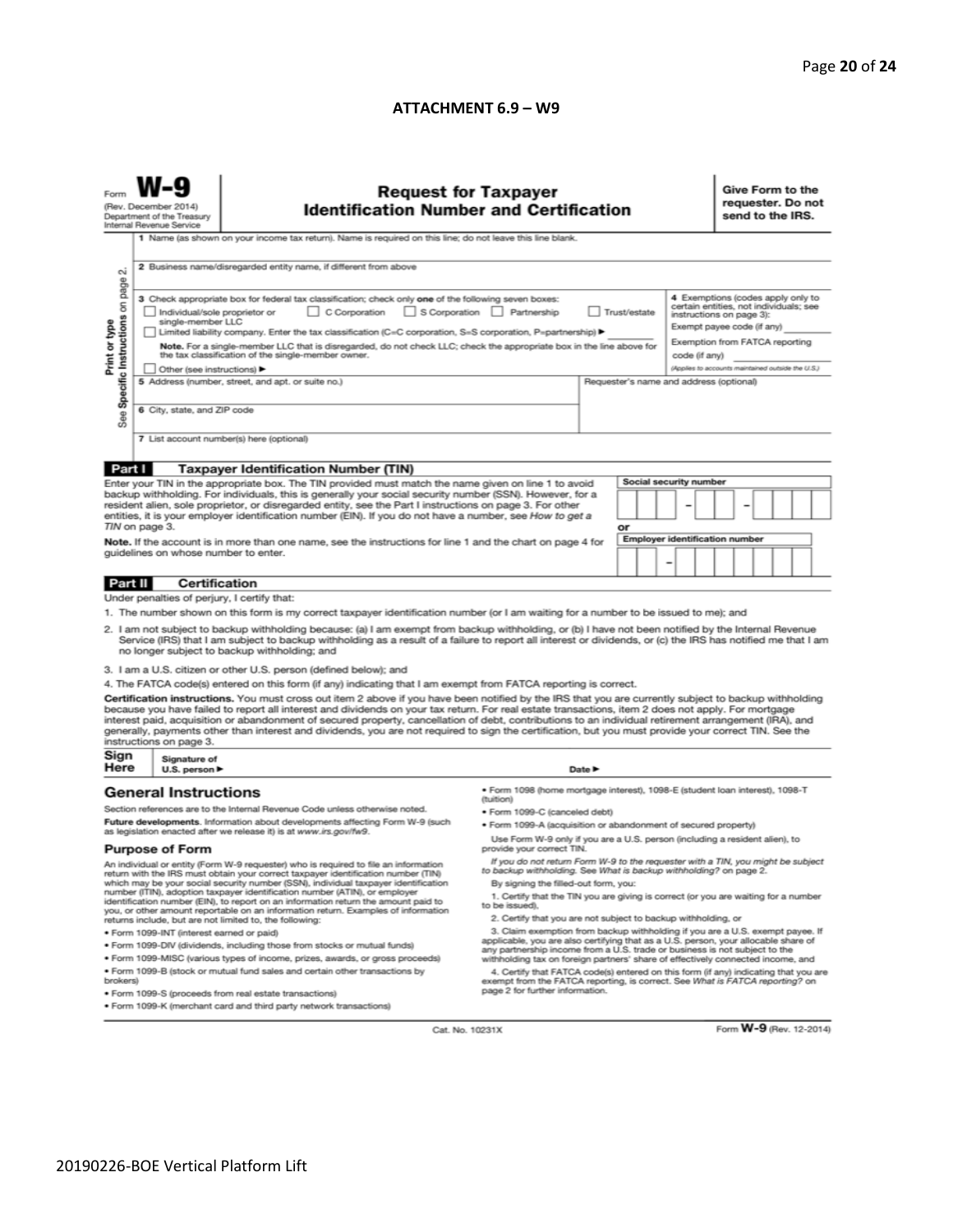## **ATTACHMENT 6.10 – Standard Terms & Conditions SUMNER COUNTY BOARD OF EDUCATION (SCS)**

#### **1. PREPARATION AND SUBMISSION OF BID.**

- **a.** Failure to examine any drawings**,** specifications, or instructions will be at the proposer's risk. Any deviation from the stated terms, conditions and specifications must be coordinated with and approved in writing by the SCS Purchasing Supervisor.
- **b.** RFP SUBMITTAL / SIGNATURE: Proposal shall give the full name and business address of the bidder. If the proposer is a corporation, the name shall be stated as it is in the corporate charter. Proposals must be signed in ink by the proposer's authorized agent. Unsigned proposals will be rejected. Proposals are to be sealed and the outside of the envelope is to reference the RFP number. The person signing the proposal must show their title, and if requested by the institution, must furnish satisfactory proof of his or her authority to bind his or her company in contract. Proposer understands that by submitting a proposal with an authorized signature, it shall constitute an offer to SCS. Proposals must be typewritten or in ink; otherwise they may not be considered. Purchase orders will be issued to the firm name appearing on the W9. Electronic submissions via email, fax, etc. shall not be accepted.
- **c.** SCS is not responsible for any costs incurred by any vendor pursuant to the RFP. The vendor shall be responsible for all costs incurred in connection with the preparation and submission of its proposal.
- **d.** All proposers must be in compliance with T.C.A. § 62-6-119 at the time of proposal submission and provide evidence of compliance with the applicable provisions of the chapter before such proposal may be considered.
- **e.** Proposals are to be received in the location designated in the RFP no later than the specified date and time. Late submissions will NOT be opened or considered.
- **f.** No erasures permitted. Errors may be crossed out and corrections printed in ink or typewritten adjacent to error and must be initialed in ink by person signing the proposal.
- **g.** Specifications: Reference to available specifications shall be sufficient to make the terms of the specifications binding on the proposer. The use of the name of a manufacturer, or any special brand or make in describing an item does not restrict the proposer to that manufacturer or specific article, unless specifically stated. Comparable products of other manufacturers will be considered if proof of compatibility is contained in the proposal. Proposers are required to notify SCSs Purchasing Supervisor whenever specifications/procedures are not perceived to be fair and open. The articles on which the proposal is submitted must be equal or superior to that specified. Informative and Descriptive Literature: The proposer must show brand or trade names of the articles proposed, when applicable. It shall be the responsibility of the proposer, including proposer's whose product is referenced, to furnish with the proposer such specifications, catalog pages, brochures or other data as will provide an adequate basis for determining the quality and functional capabilities of the product offered. Failure to provide this data may be considered valid justification for rejection of proposer.
- **h.** Samples: Samples of items when called for, must be furnished free of expense, and if not destroyed will, upon proposer's request within ten (10) days of RFP opening, be returned at the proposer's expense. Each sample must be labeled with the proposer's name, manufacturer's brand name and number, RFP number and item reference.
- **i.** Time of Performance: The number of calendar days in which delivery is to be made after receipt of order shall be stated in the RFP and may be a factor in making an award, price notwithstanding. If no delivery time is stated in the bid, bidder agrees that delivery is to be made within two weeks (10 business days) of order.
- **j.** Transportation and delivery charges should be included in the price and be fully prepaid by the vendor to the destination specified in the RFP. Proposal prices shall include delivery of all items F.O.B. destination.
- **k.** New materials and supplies must be delivered unless otherwise specifically stated in the RFP.
- **l.** Alternate/multiple bids will not be considered unless specifically called for in the RFP.
- **m.** Only proposals submitted on RFP forms furnished by SCS will be considered.
- By signing this RFP where indicated, the proposer agrees to strictly abide by all local, state and federal statutes and regulations. The proposer further certifies that this proposer is made without collusion or fraud.
- **o.** Error in Proposal. In case of error in the extension of prices in the proposal, the unit price will govern. Late submissions will NOT be opened or considered. Proposers are cautioned to verify their proposals before submission, as amendments received after the ITB deadline will not be considered. No proposals shall be altered, amended or withdrawn after opening. After proposal opening, a proposer may withdraw a proposal only when there is obvious clerical error such as a misplaced decimal point, or when enforcement of the proposal would impose unconscionable hardship due to an error in the proposal resulting in a quotation substantially below the other proposals received. Proposal withdrawals will be considered only upon written request of the proposer.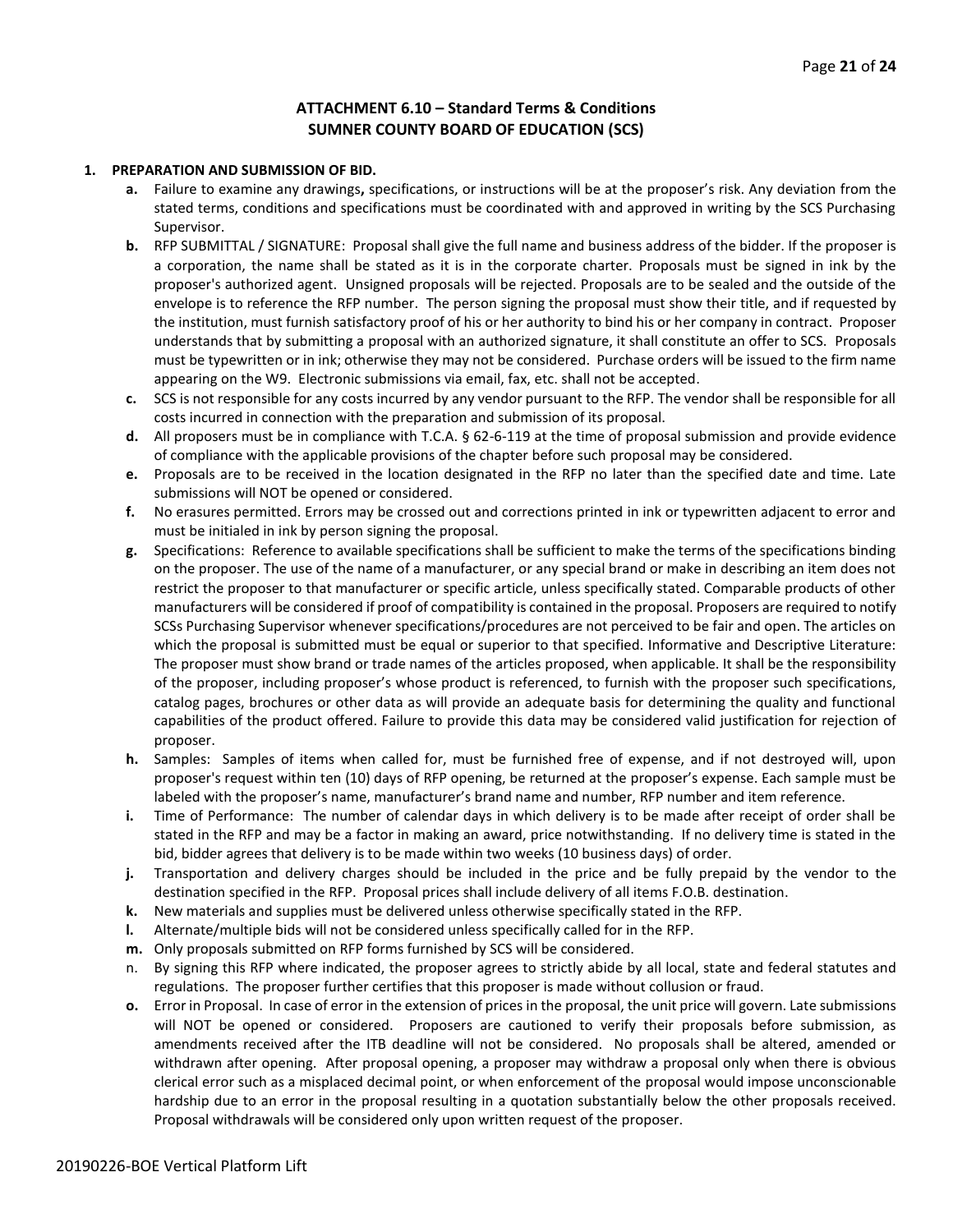- **2. OPEN RECORDS.** In order to comply with the provisions of the Tennessee Open Records Act, all proposals will be publicly opened and are subject to public inspection after the award upon written request. Proposers may be present at ITB opening. Summary information will be posted the SCS website, www.sumnerschools.org under the Invitation to Bid link.
- **3. ACCEPTANCE AND AWARD.** SCS reserves the right to reject any and all proposals and to waive any informality in proposals and, unless otherwise specified by the proposer to accept any item in the proposal. Action to reject all proposals shall be taken for unreasonably high prices, errors in the proposal documents, cessation of need, unavailability of funds, or any other reason approved by SCS.
	- a. Contracts and purchases will be made with the lowest, responsive, responsible, qualified proposer. The quality of the articles to be supplied, their conformity with the specifications, their suitability to the requirements of the Institution, cash discount offered, and the delivery terms will be taken into consideration.
	- b. Any deviation from these stated terms, specifications and conditions must be coordinated with and approved in writing by the Purchasing Supervisor.
	- c. Prices quoted on the response (if any) are to be considered firm and binding until the said equipment, supplies or services are in the possession of SCS.
	- d. SCS reserves the right to order more or less than the quantity listed in the proposal.
	- e. If a proposer fails to state a time within which a proposal must be accepted, it is understood and agreed that SCS shall have ninety (90) days to accept.
	- f. No purchase or contract is authorized or valid until the issuance of a SCS purchase order in accordance with SCS policy. No SCS employee is authorized to purchase equipment, supplies or services prior to the issuance of such a purchase order.
	- g. The contract may not be assigned without written SCS consent.
	- h. If the appropriate space is marked on the ITB, other Institutions (such as State, Local and/or Public Agencies) may purchase off the contract during the same period as SCS.
	- i. The awarded proposer will be required to post a performance and payment bond in the amount of 25% of the contract price if it exceeds \$100,000 as stated by T.C.A. §12-4-201.
	- j. If the project cost is in excess of \$25,000 a performance bond must be secured by the requesting part in an amount equal to the market improvement value.
- **4. PAYMENT**. Payment terms must be specified in the proposal, including any discounts for early payment. Partial payments will not be approved unless justification for such payment can be shown. Terms will be NET 30 days. Payment will not be made until the conditions and specifications of the RFP are inspected and approved as conforming by persons appointed by SCS.
- **5. DEFAULT OF SELECTED VENDOR.** In case of vendor default, SCS may procure the articles or services from other sources and hold the defaulting vendor responsible for any resulting cost. If the awarded vendor violates any terms of their response, the contract, SCS policy or any law, they may be disqualified from proposing for a period of two years for minor violations or longer for major violations. Proposals from disqualified proposers will not be accepted during the period of disqualification.
- **6. INSPECTION OF PURCHASES.** Articles received which are not equivalent will not be accepted and will be picked up by the vendor or returned to vendor, shipping charges collect. SCS shall have a reasonable period in which to inspect and accept or reject materials without liability. If necessity requires SCS to use nonconforming materials, an appropriate reduction in payment may be made.
- **7. TAXES.** SCS is tax exempt; do not include taxes in quotation. Vendors making improvements or additions to or performing repair work on real property for SCS are liable for any applicable sales or use tax on tangible personal property used in connection with the contract or furnished to vendors by the state for use under the contract.
- **8. NONDISCRIMINATION.** SCS is an equal opportunity employer. SCS and bidder agree to comply with Titles VI and VII of the Civil Rights Act of 1964, Title IX of the Education Amendments of 1972, Section 504 of the Rehabilitation Act of 1973, Executive Order 11,246, the Americans with Disabilities Act of 1990 and the related regulations to each. Each party assures that it will not discriminate against any individual including, but not limited to employees or applicants for employment and/or students, because of race, religion, creed, color, sex, age, disability, veteran status or national origin. In the event that any claims should arise with regards to violations of any such local, state or federal law, statues, rule or regulations, the vendor will indemnify and hold SCS harmless for any damages, including court costs or attorney fees, which might be incurred.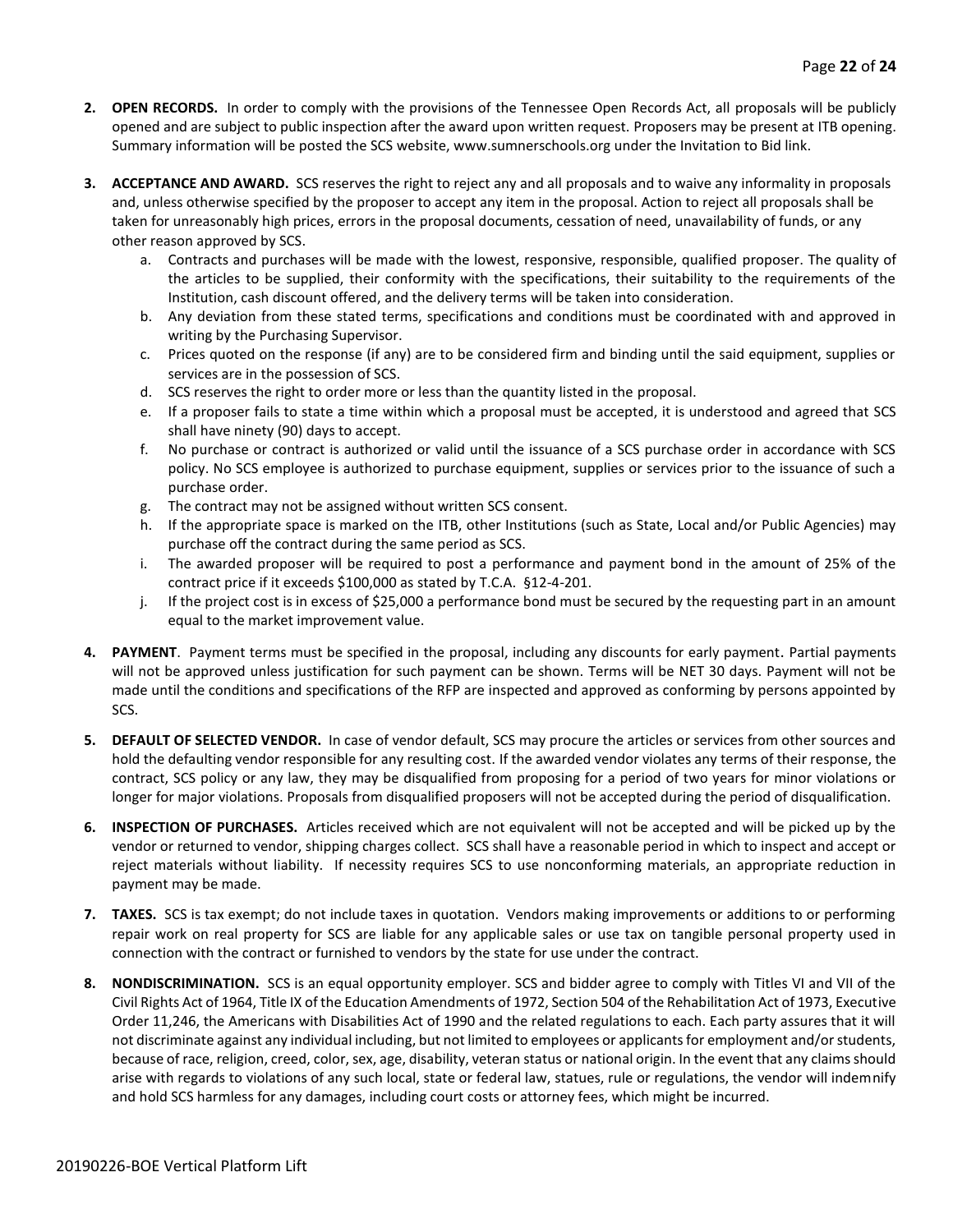- **9. PROHIBITIONS/NO VENDOR CONTRACT FORM.** Acceptance of gifts from vendors is prohibited. T.C.A. §12-4-106. The contract documents for purchase under this RFP shall consist of the successful proposer's bid and SCSs purchase order. **The proposer may request exceptions to terms and conditions and/or request SCS to accept other terms and conditions by means of subsequent documents such as invoices, warranty agreements, license agreements, etc. All subsequent document shall be open to revision for impermissible language. SCS reserves the right to render the proposal unresponsive and subject the proposal to rejection if successful terms cannot be negotiated.**
- **10. PROHIBITION ON HIRING ILLEGAL IMMIGRANTS.** Tennessee Public Chapter No. 878 of 2006, T.C.A. §12-3-309, requires that Contractor attest in writing that Contractor will not knowingly utilize the services of illegal immigrants in the performance of this Contract and will not knowingly utilize the services of any subcontractor, if permitted under this Contract, who will utilize the services of illegal immigrants in the performance of this Contract. The attestation shall be made on the form, Attestation re Personnel Used in Contract Performance ("the Attestation"), which is attached and hereby incorporated by this reference.
- **11. SALES AND USE TAX.** Before the Purchase Order/Contract resulting from this RFP/RFQ is signed, the apparent successful proposer must be registered with the Department of Revenue for the collection of Tennessee sales and use tax as required by T.C.A. §12-3-306.
- **12. ASSIGNMENT.** Neither the vendor nor SCS may assign this agreement without prior written consent of the other party.
- **13. LIABILITIES.** The vendor shall indemnify SCS against liability for any suits, actions or claims of any character arising from or relating to the performance under this agreement by the vendor or its subcontractors. SCS has no obligation for the payment of any judgement or the settlement of any claim made against the vendor or its subcontractors as a result of obligations under this contract.
- **14. APPLICABLE LAW.** Any contract shall be interpreted under the laws and statutes of the State of Tennessee. SCS does not enter into contracts which provide for mediation or arbitration. Any action arising from any contract made from this RFP shall be brought in the state courts in Sumner County, TN or in the United States Federal District Court for the Middle District of Tennessee.

Additionally, it is a violation of state statutes to purchase materials, supplies, services or any other item from a vendor that is a commissioner, official, employee or board member that has any financial or beneficial interest in such transaction, T.C.A. §12-4-101.

- **15. FUNDS**. The Proposer understands and accepts the non-appropriation of funds provision of SCS.
- **16. DATA PRIVACY AND SECURITY**. Personal Information (PI) includes but is not limited to that information protected by HIPAA, the HITECH Act, FERPA, or Gramm-Leach-Bliley) or such information which would allow a third party to gain access to the personal, medical or financial records of any of any party. Vendor represents and warrants that its collection, access, use, storage, disposal and disclosure of PI complies with all applicable federal and state privacy and data protection laws. Vendor represents and warrants that Vendor will maintain compliance with the SSAE 16 standard, and shall undertake any audits and risk assessments Vendor deems necessary to maintain compliance with SSAE16. If PI provided by SCS to Vendor is subject to FERPA. Vendor agrees that in its handling of FERPA data it will perform as a school official as that term is defined by FERPA regulations. Vendor acknowledges that its improper disclosure or re-disclosure of PI covered by FERPA may, under certain circumstances, result in Vendor's exclusion from eligibility to contract with SCS for at least five (5) years. Vendor shall provide SCS with the name and contact information for an employee of Vendor who shall serve as SCS's primary security contact and shall be available to assist Customer twenty-four (24) hours per day, seven (7) days per week as a contact in resolving obligations associated with any security incident in which it is reasonably suspected that there has been a breach of information security. Vendor shall immediately mitigate or resolve any Security Incident, at Vendor's expense and in accordance with applicable privacy rights, laws, regulations and standards. Vendor shall reimburse SCS for actual costs incurred by SCS in responding to, and mitigating damages caused by, any Security Incident, including all costs of notice and/or remediation incurred under applicable law as a result of the Security Incident.
- **17. IRAN DIVESTMENT ACT.** By submission of this proposal, each proposer and each person signing on behalf of any proposer certified, and in the case of a joint proposal, each party thereto certifies as to its own organization, under penalty of perjury, that to the best of its knowledge and belief that each proposer is not on the list created pursuant to T.C.A. §12-12- 106.